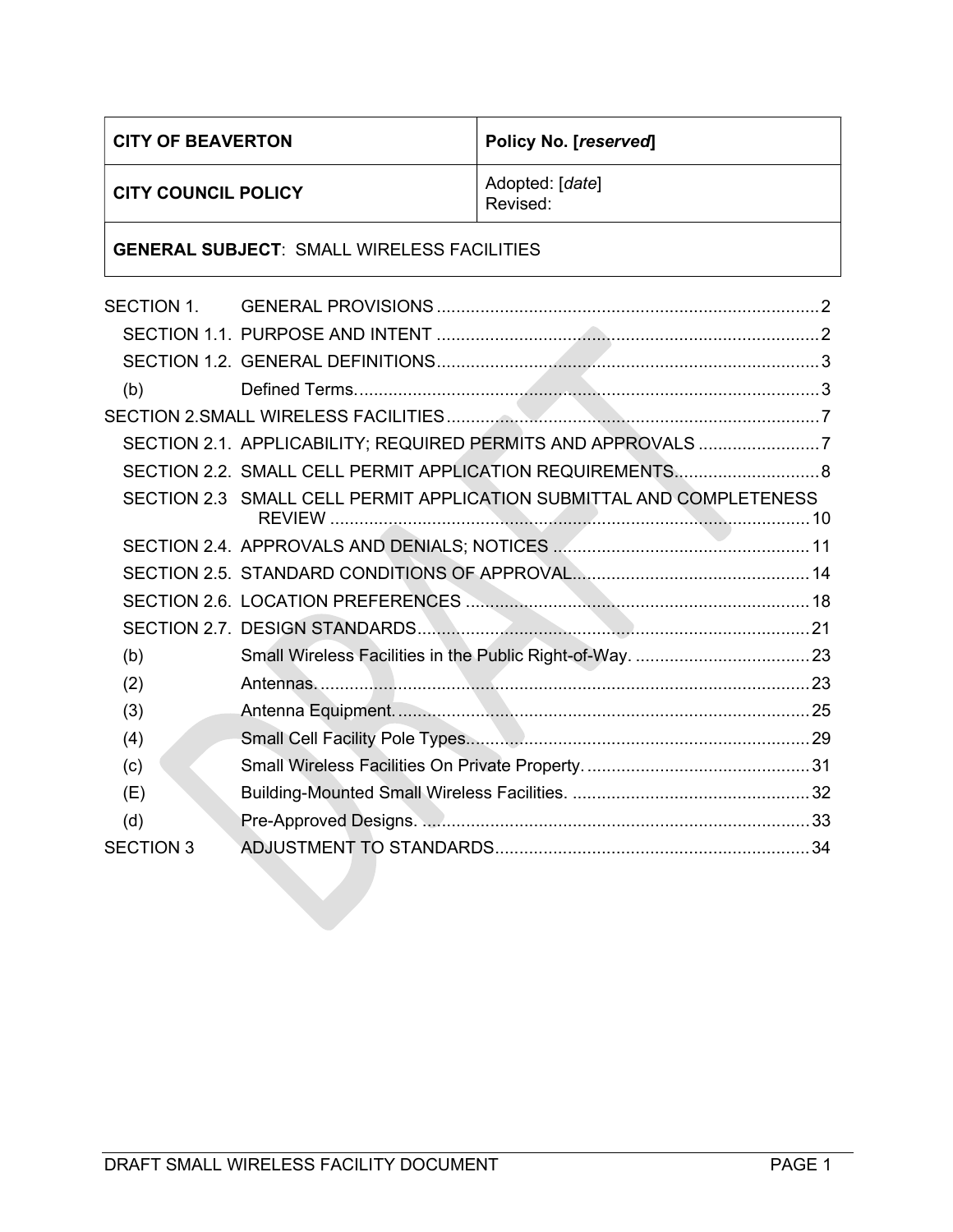# SECTION 1. GENERAL PROVISIONS

#### SECTION 1.1. PURPOSE AND INTENT

- (a) On September 27, 2018, the Federal Communications Commission ("FCC") adopted a Declaratory Ruling and Third Report and Order, FCC 18-133 (the "Small Cell Order"), in connection with two informal rulemaking proceedings entitled Accelerating Wireless Broadband Deployment by Removing Barriers to Infrastructure Investment, WT Docket No. 17-79, and Accelerating Wireline Broadband Deployment by Removing Barriers to Infrastructure Investment, WC Docket No. 17-84. The regulations adopted in the Small Cell Order significantly curtail the local authority over wireless and wireline communication facilities reserved to State and local governments under sections 253 and 704 in the federal Telecommunications Act. Numerous legal challenges to the Small Cell Order were raised, but its regulations became effective while such challenges are pending. On August 12, 2020, the United States Court of Appeals for the Ninth Circuit invalidated many aesthetic restrictions in the Small Cell Order but largely upheld the other restrictions. Portland v. United States, 969 F.3d 1020 (9th Cir. 2020). The court specifically invalidated the requirements that aesthetic regulations be objective and no more burdensome than those applied to other infrastructure deployments. See id. at 1039–42. Although municipalities may exercise reasonable discretion over small wireless facilities, they must do so on an expedited basis to meet the short shot clock limits. Importantly, the Ninth Circuit's decision remains subject to further appeals that could stretch well into 2021 and even into 2022. Although the City of Beaverton opposes the Small Cell Order and the FCC's blatant overreach, the City recognizes the practical reality in establishing clear and concise processes and standards to address how installation of these facilities are to occur within the City. Accordingly, the City Council adopts this Policy as a means to accomplish such compliance that can be quickly amended or repealed by resolution in the future without the need to amend the City's municipal code. This policy document is to address small wireless facilities within the City's public rights-of-way and on private property.
- (b) The City of Beaverton intends this Policy to establish reasonable, uniform and comprehensive standards and procedures for small wireless facilities deployment, construction, installation, collocation, modification, operation, relocation and removal within the City's territorial boundaries, consistent with and to the extent permitted under federal and Oregon state law. The standards and procedures contained in this Policy are intended to, and should be applied to, protect and promote public health, safety and welfare, and balance the benefits that flow from robust, advanced wireless services with the City's local values, which include without limitation the aesthetic character of the City, its neighborhoods and community. This Policy is also intended to reflect and promote the community interest by: (1) ensuring that the balance between public and private interests is maintained; (2) protecting the City's visual character from potential adverse impacts and/or visual blight created or exacerbated by small wireless facilities and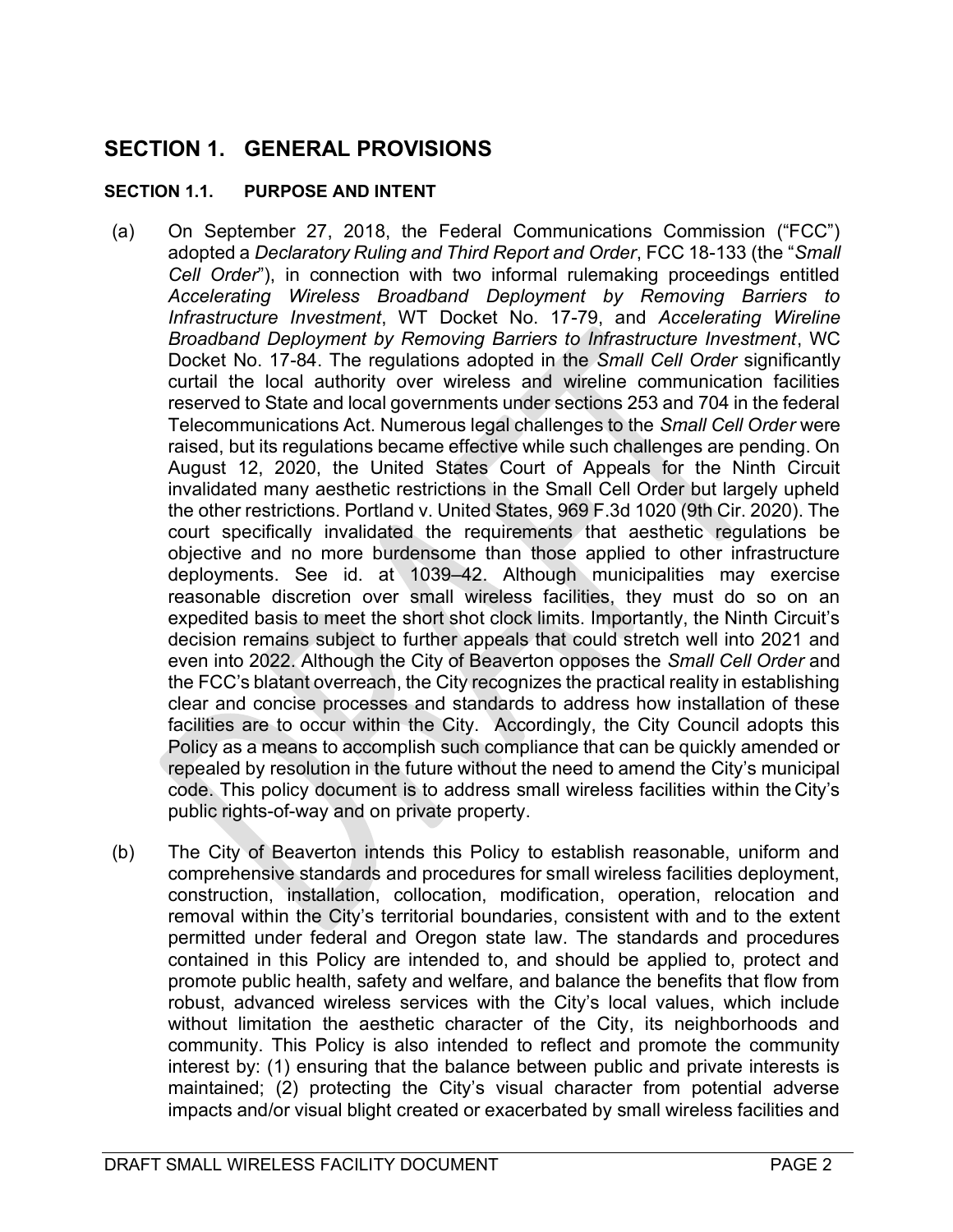related communications infrastructure; (3) protecting and preserving the City's environmental resources; (4) protecting and preserving the City's public rights-ofway and municipal infrastructure located within the City's public rights-of-way; and (5) promoting access to high-quality, advanced wireless services for the City's residents, businesses and visitors.

(c) This Policy is not intended to, nor shall it be interpreted or applied to: (1) prohibit or effectively prohibit any personal wireless service provider's ability to provide personal wireless services; (2) prohibit or effectively prohibit any entity's ability to provide any telecommunications service, subject to any competitively neutral and nondiscriminatory rules, regulations or other legal requirements for rights-of-way management; (3) unreasonably discriminate among providers of functionally equivalent services; (4) deny any request for authorization to place, construct or modify personal wireless service facilities on the basis of environmental effects of radio frequency emissions to the extent that such wireless facilities comply with the FCC's regulations concerning such emissions; (5) prohibit any collocation or modification that the City may not deny under federal or Oregon state law; (6) impose any unreasonable, discriminatory or anticompetitive fees that exceed the City's objectively reasonable and actual cost to provide the services for which the fee is charged; or (7) otherwise authorize the City to preempt any applicable federal or Oregon law.

#### SECTION 1.2. GENERAL DEFINITIONS

- (a) Undefined Terms. Undefined phrases, terms or words in this section will have the meanings assigned to them in 47 U.S.C. § 153 as may be amended or superseded, and, terms that still remain undefined will have their ordinary meanings. If any definition assigned to any phrase, term or word in this section conflicts with any federal or state-mandated definition, the federal or state- mandated definition will control.
- (b) Defined Terms.
	- $(1.)$  "Antenna" means the same as defined in 47 C.F.R. § 1.6002(b), as may be amended or superseded. (ADD FCC HPERLINK)
	- $(2.)$  "Antenna Equipment" means the same as defined 47 C.F.R. § 1.6002 $(c)$ , as may be amended or superseded. (ADD FCC HPERLINK)
	- (3.) "Antenna Facility" means the same as defined in 47 C.F.R. § 1.6002(d), as may be amended or superseded. (ADD FCC HPERLINK)
	- $(X)$  "approval authority" means the City official responsible for reviewing applications for small wireless facilities permits and vested with the authority to approve, conditionally approve or deny such applications as provided in this Policy. The approval authority for applications in connection with small wireless facilities shall be the Director or their designee.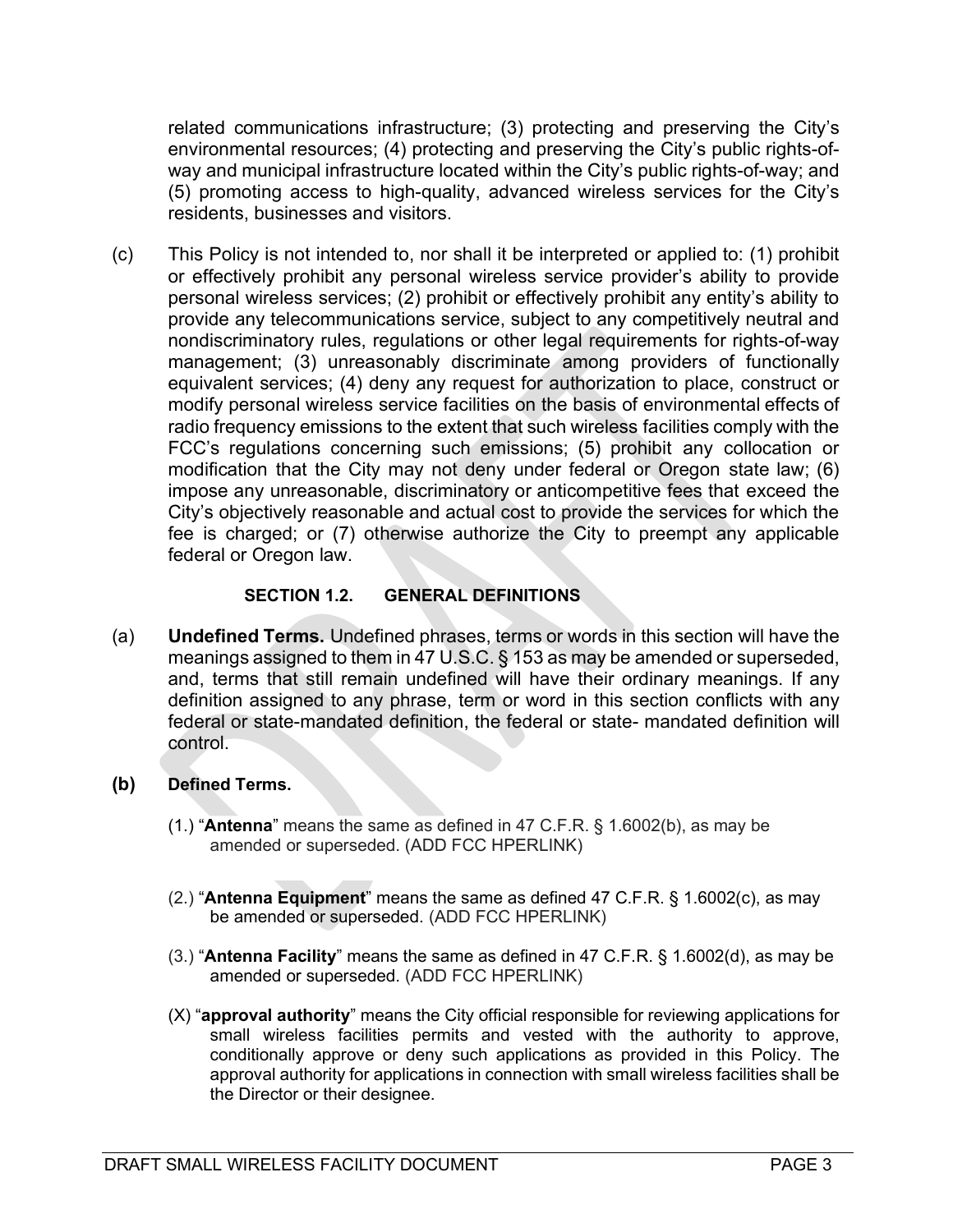- (X) "arterial" means a roadway designed to interconnect and support principal arterials and freeways. They link major commercial, residential, industrial, and employment areas. Arterials are typically spaced about one mile apart to assure access to through routes and to reduce the incidence of traffic using collectors or local streets in lieu of a well-placed arterial street. The term "arterial" as used in this Policy is defined in the City of Beaverton Comprehensive Plan, Transportation Element.
- $(X)$  "**batched application**" means more than one application submitted at the same time.
- (X) "collector" means a roadway designed to balance access and circulation within residential, commercial, and industrial areas. Collectors differ from arterials in that they provide circulation within the city and distribute trips onto neighborhood routes and local streets. The term "collector" as used in this Policy is defined in the City of Beaverton Comprehensive Plan, Transportation Element.
- $(X)$  "collocate" means the same as defined by the FCC in 47 C.F.R. § 1.6002(g), as may be amended or superseded. (ADD FCC HPERLINK)
- (X) "concealed" or "concealment" means camouflaging techniques that integrate the transmission equipment into the surrounding natural and/or built environment such that the average, untrained observer cannot directly view the equipment but would likely recognize the existence of the wireless facility or concealment technique. Camouflaging concealment techniques include but are not limited to: (1) facade or rooftop mounted pop-out screen boxes;(2) antennas mounted within a radome above a streetlight; (3) equipment cabinets painted or wrapped to match the background; and (4) an isolated or standalone faux-tree.
- (X) "decorative pole" means any pole that includes decorative or ornamental features, design elements and/or materials intended to enhance the appearance of the pole or the public rights-of-way in which the pole is located.
- (X) "FCC" means the Federal Communications Commission or its duly appointed successor agency.
- (X) "FCC Shot Clock" means the presumptively reasonable time frame within which the City generally must act on a given wireless application, as defined by the FCC and as may be amended or superseded.
- $(X)$  "local streets" are designed to have the sole function of providing access to adjacent land. Local street design deliberately discourages through traffic and is important to neighborhood identity. The term "local streets" as used in this Policy is defined in the City of Beaverton Comprehensive Plan, Transportation Element.
- (X) "ministerial permit" means any City-issued non-discretionary permit required to commence or complete any construction or other activity subject to the City's jurisdiction. Ministerial permits may include, without limitation, any building permit, construction permit, electrical permit, encroachment permit, excavation permit, traffic control permit and/or any similar over-the- counter approval issued by the City's departments.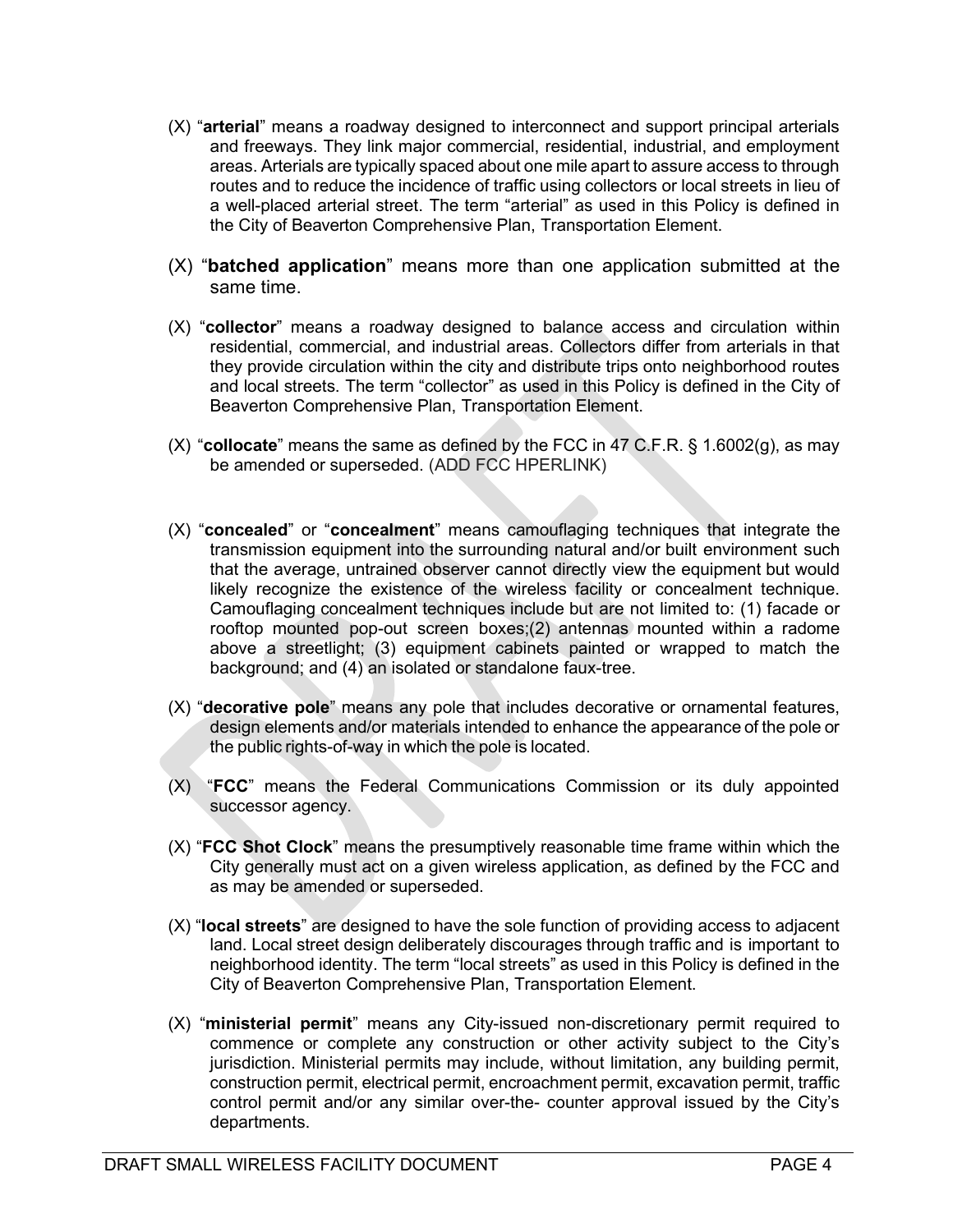- $(X)$  "neighborhood routes" are designed to be longer than local streets and provide connectivity to collectors or arterials. Because they have greater connectivity, they generally have more traffic than local streets and are used by residents to get into and out of their neighborhoods. The term "neighborhood routes" as used in this Policy is defined in the City of Beaverton Comprehensive Plan, Transportation Element.
- (X) "**personal wireless services**" means the same as defined in 47 U.S.C.  $\S$ 332(c)(7)(C)(i), as may be amended or superseded. (ADD FCC HPERLINK)
- $(X)$  "personal wireless service facilities" means the same as defined in 47 U.S.C. § 332(c)(7)(C)(i), as may be amended or superseded. (ADD FCC HPERLINK)
- $(X)$  "Pole" means a type of structure that is or may be used in whole or in part by or for wireline communications, electric distribution, lighting, traffic control, signage, or similar function, or for collocation of small wireless facilities; provided, such term does not include a tower, building or electric transmission structures.
- $(X)$  "**principal arterial**" means streets that are designed to serve to connect neighboring cities and urban areas. They are of regional significance and often of statewide importance as well. The term "principal arterial" as used in this Policy is defined in the City of Beaverton Comprehensive Plan, Transportation Element.
- $(X)$  "Rights-of-Way (ROW)" means and includes, the space in, upon, above, along, across, over or under a street identified as a local, collector, neighborhood route, arterial, principal arterial, or freeway in the City's Comprehensive Plan, Transportation Element.
- $(X)$  "RF" means radio frequency or electromagnetic waves.
- $(X)$  "Section 6409" means Section 6409(a) of the Middle-Class Tax Relief and Job Creation Act of 2012, Pub. L. No. 112-96, 126 Stat. 156, codified as 47 U.S.C. § 1455(a), as may be amended or superseded. (ADD FCC HPERLINK)
- $(X)$  "small wireless facility" or "small wireless facilities" means the same as defined by the FCC in 47 C.F.R. § 1.6002(l), as may be amended or superseded. (ADD FCC HPERLINK)
- $(X)$  "Strand Mounted" means small wireless antenna(s) and equipment attached directly to the wire hanging between two utility poles.
- $(X)$  "Structure" means the same as defined in 47 C.F.R. § 1.6002(m), as may be amended or superseded, which defines that term as a pole, tower, or base station, whether or not it has an existing antenna facility, that is used or to be used for the provision of personal wireless service (whether on its own or comingled with other types of service).
- $(X)$  "support structure" means a "structure" as defined by the FCC in 47 C.F.R. § 1.6002(m), as may be amended or superseded.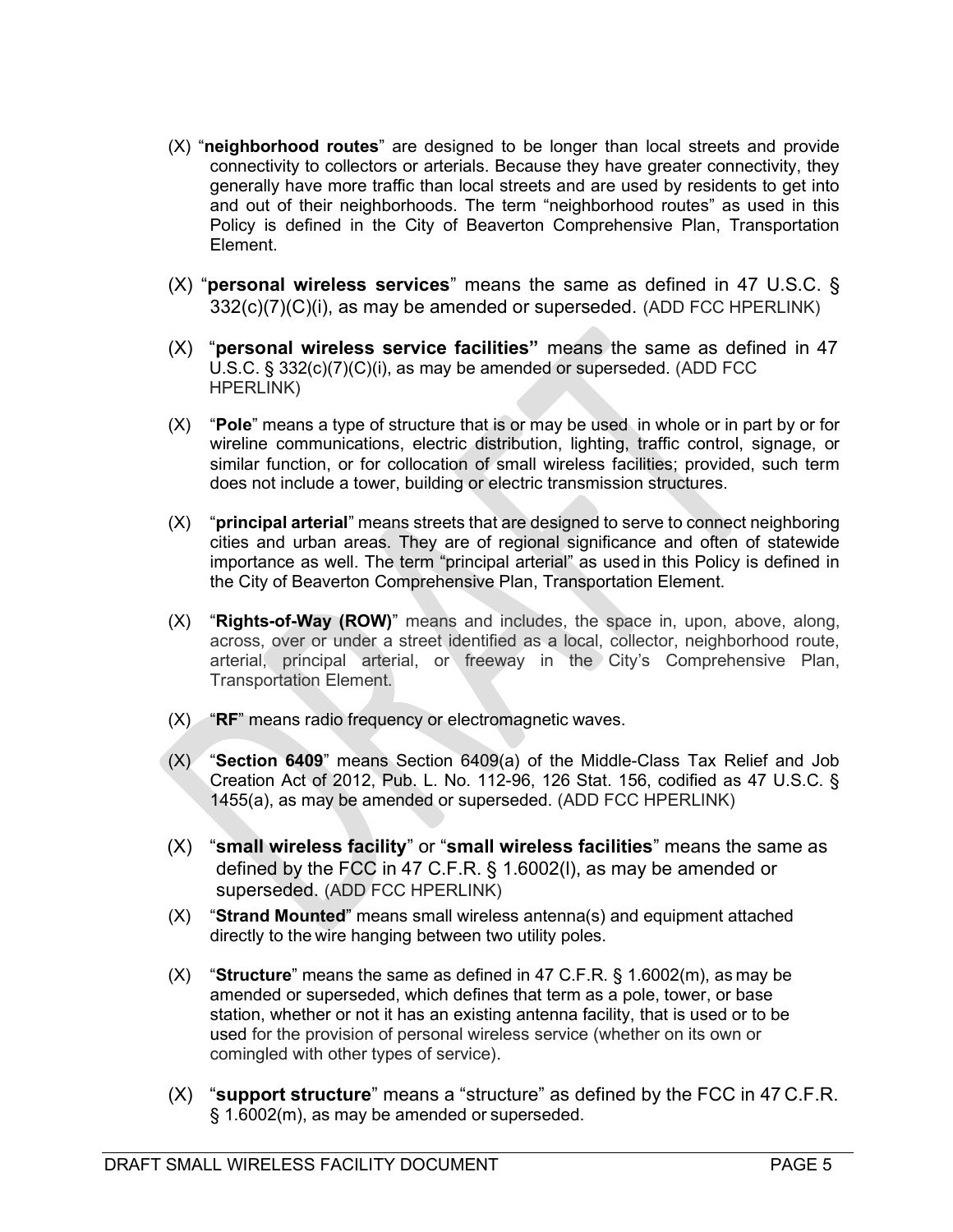- $(X)$  "tower" means a structure, tower, pole or mast solely dedicated to support one or more wireless communication antenna systems, including but not limited to, guyed towers, lattice towers and monopoles; provided, such term does not include a pole as defined within this Policy, a building or electric transmission structures.
- (X) "Wireless Communication Facility" A non-staffed facility for the transmission of radio frequency (RF) signals, usually consisting of an equipment shelter, cabinet or other enclosed structure housing electronic equipment; a support structure; and antenna systems or other transmission and reception devices. This includes cellular towers, cellular antennas, satellite dishes, and microwave dishes.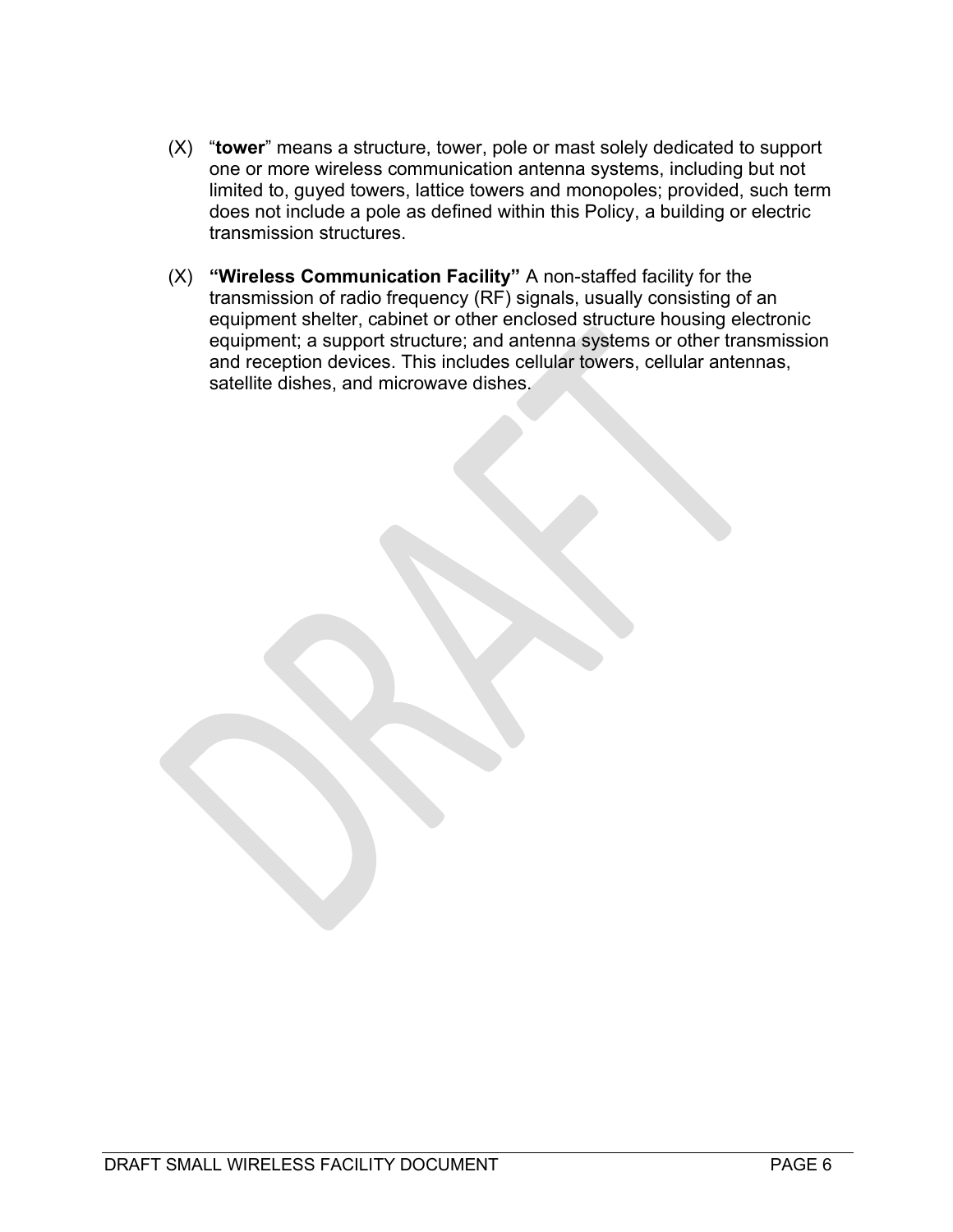## SECTION 2. SMALL WIRELESS FACILITIES

#### SECTION 2.1. APPLICABILITY; REQUIRED PERMITS AND APPROVALS

#### (a) Applicable Facilities.

- (1) The development, installation, and modification of the following uses are subject to the provision set forth in this policy:
	- (A) Collocation of a small wireless facility; and
	- (B) Modification of an existing pole to be used for a small wireless facility that does not result in the replacement of the pole.
	- (C) Replacement of an existing pole that is required to accommodate a small wireless facility.
	- (D) Placement of a new pole to be used for a small wireless facility.
- (2) Small Wireless Facilities. Except as expressly provided otherwise in this Policy, the provisions in this Policy shall be applicable to all existing small wireless facilities and all applications and requests for authorization to construct, install, attach, operate, collocate, modify, reconstruct, relocate, remove or otherwise deploy small wireless facilities within the public rights-ofway or on private property within the City's jurisdictional and territorial boundaries.
- (b) Small Cell Permit. A "small cell permit," subject to the approval authority's prior review and approval, is required for any small wireless facility proposed on an existing, new or replacement structure.
- (c) Request for Approval Pursuant to Section 6409. Notwithstanding anything in the Policy to the contrary, requests for approval to collocate, replace or remove transmission equipment on an existing wireless tower or base station submitted pursuant to Section 6409 will be subject to the current FCC rules and regulations for "eligible facilities requests" as defined by FCC and as may be amended or superseded.
- (d) Other Permits and Approvals. In addition to a small cell permit, the applicant must obtain all other permits and regulatory approvals as may be required by any other federal, state or local government agencies prior to submittal of a small wireless facility application.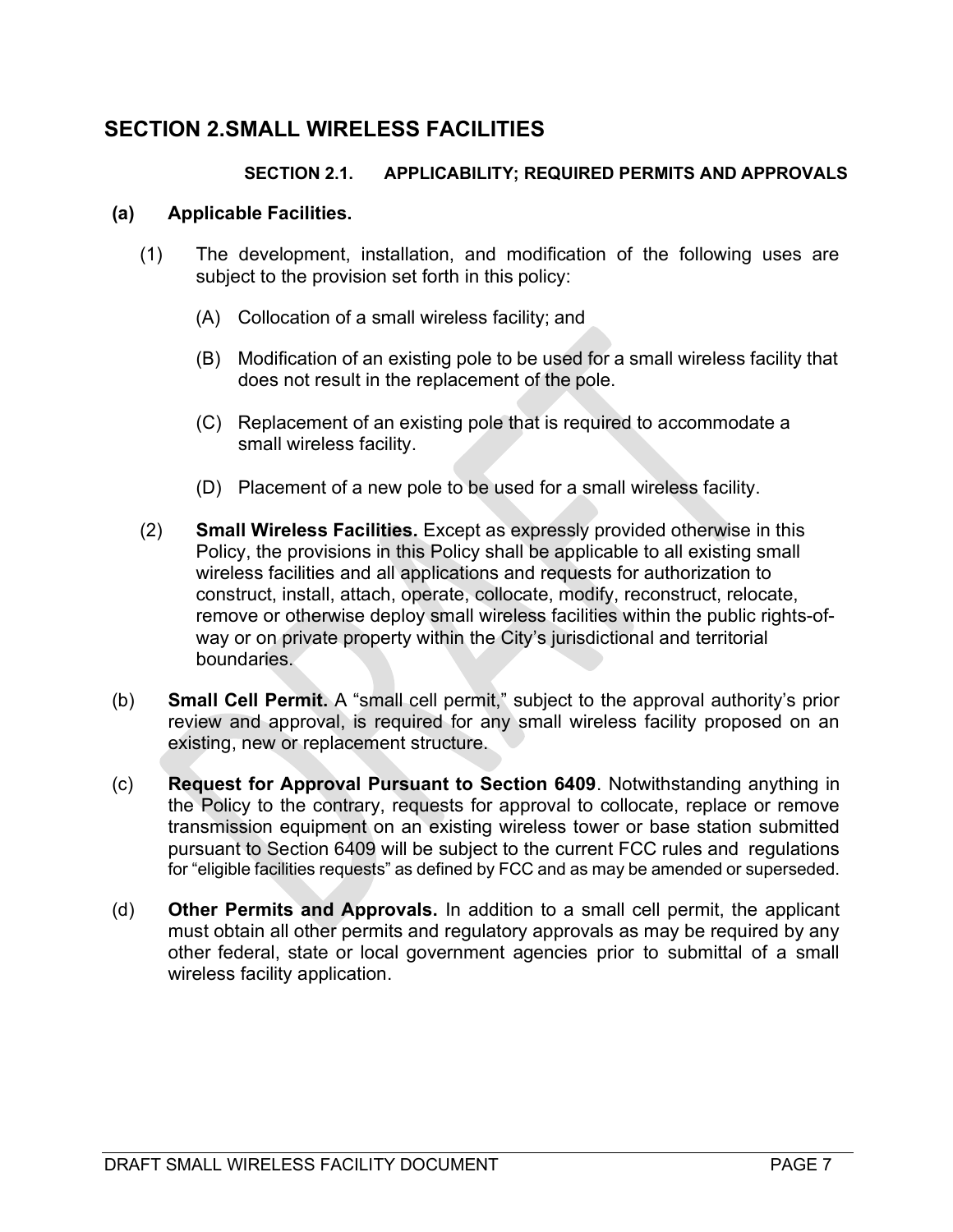#### SECTION 2.2. SMALL CELL PERMIT APPLICATION REQUIREMENTS

- (a) Small Cell Permit Application Contents. All applications for a small wireless facility proposed must include all the information and materials required in this Section 2.2(a).
	- (1) Application Form. The applicant shall submit a complete, duly executed small cell permit application on the then-current form that includes a checklist of required materials to be provided with the application form.
	- (2) Application Deposit. The applicant shall submit the applicable small cell permit application deposit established by City Council resolution. Batched applications must include the applicable small cell permit application deposit for each small wireless facility in the batch.
	- (3) Construction Drawings. The applicant shall submit true and correct construction drawings, prepared, signed and stamped by an Oregon licensed or registered engineer, that depicts all the existing and proposed improvements, equipment and conditions related to the proposed project, which includes without limitation any and all poles, posts, pedestals, traffic signals, towers, streets, sidewalks, pedestrian ramps, driveways, curbs, gutters, drains, handholes, manholes, fire hydrants, equipment cabinets, antennas, cables, trees and other landscape features. The construction drawings must:
		- (i) contain cut sheets identifying the technical specifications for all existing and proposed antennas and antenna equipment, which includes without limitation the manufacturer, model number and physical dimensions;
		- (ii) for projects within the right-of-way or a private street, identify all structures in the right-of-way within 500 lineal feet from the proposed small wireless facility and call out such structures' overall height above ground level
		- $(iii)$  for projects on private property, identify all structures within 50 feet of the property line
		- (iv) depict the applicant's plan for electric and data backhaul utilities, which shall include the locations for all conduits, cables, wires, handholes, junctions, transformers, meters, disconnect switches, and points of connection; and
		- (v) demonstrate that proposed project will be in full compliance with all applicable health and safety laws, regulations or other rules, which includes without limitation all building codes, electric codes, local street standards and specifications, and public utility regulations and orders.
	- (4) Site Survey. The applicant shall submit a survey prepared, signed and stamped by an Oregon licensed or registered engineer. The survey must identify and depict all existing boundaries, encroachments and other structures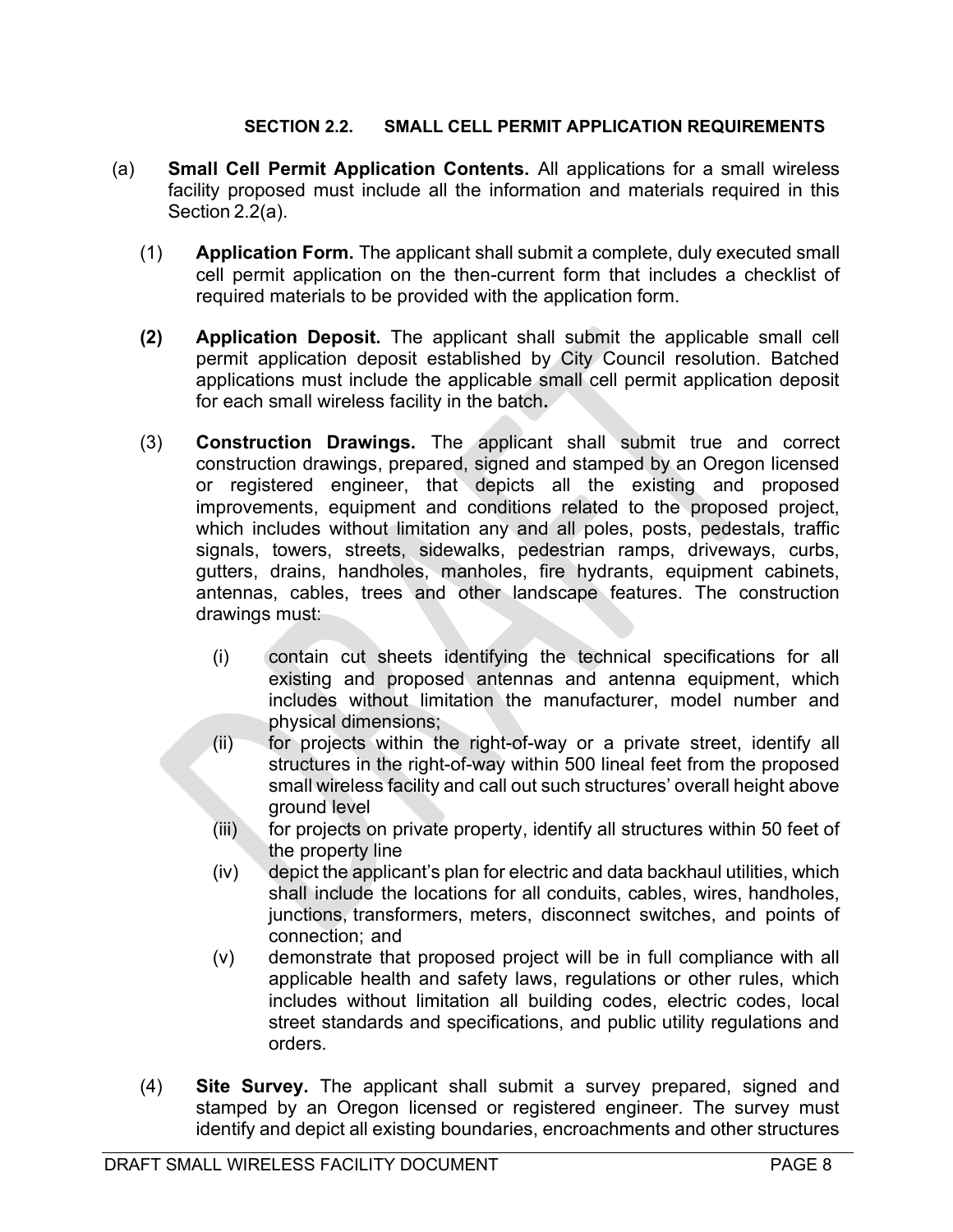within 75 feet from the proposed facility location, which includes without limitation all: (i) traffic lanes; (ii) all private properties and property lines; (iii) above and, below-grade utilities, and related structures and encroachments; (iv) fire hydrants, roadside call boxes and other public safety infrastructure; (v) streetlights, decorative poles, traffic signals and permanent signage; (vi) sidewalks, driveways, parkways, curbs, gutters and storm drains; (vii) benches, trash cans, mailboxes, kiosks and other street furniture; and (viii) existing trees, planters and other landscaping features.

- (5) Photo Simulations. The applicant shall submit site photographs and photo simulations that show the existing location and proposed small wireless facility in context from at least two vantage points within the public streets or other publicly accessible spaces, together with a vicinity map that shows the proposed site location and the photo location for each vantage point. At least one simulation must depict the small wireless facility from a vantage point approximately less than 50 feet from the proposed support structure or location.
- (6) Project Narrative and Justification. The applicant shall submit a written statement that explains in plain factual detail whether and why the proposed wireless facility qualifies as a "small wireless facility" as defined by the FCC in47 C.F.R. § 1.6002(l). A complete written narrative analysis will state the applicable standards in this policy and all the facts that allow the City to conclude the standards will be met—bare conclusions not factually supported do not constitute a complete written analysis. As part of the written statement the applicant must also include: (i) whether and why the proposed support is a "structure" as defined by the FCC in 47 C.F.R. § 1.6002(m); and (ii) whether and why the proposed wireless facility meets each required finding for a small cell permit as provided in Section 2.4(c).
- (7) RF Compliance Report. The applicant shall submit an RF exposure compliance report that certifies that the proposed small wireless facility, as well as any collocated wireless facilities, will comply with applicable federal RF exposure standards and exposure limits. The RF report must be prepared and certified by an RF engineer or qualified employee of the applicant acceptable to the City. The RF report must include the actual frequency and power levels (in watts effective radiated power) for all existing and proposed antennas at the site and exhibits that show the location and orientation of all transmitting antennas and the boundaries of areas with RF exposures in excess of the uncontrolled/general population limit (as that term is defined by the FCC) and also the boundaries of areas with RF exposures in excess of the controlled/occupational limit (as that term is defined by the FCC). Each such boundary shall be clearly marked and identified for every transmitting antenna at the project site.
- (8) Regulatory Authorization. The applicant shall submit evidence of the applicant's regulatory status under federal and Oregon law to provide the services and construct the small wireless facility proposed in the application.
- (9) Site License Agreement. For any small wireless facility proposed to be installed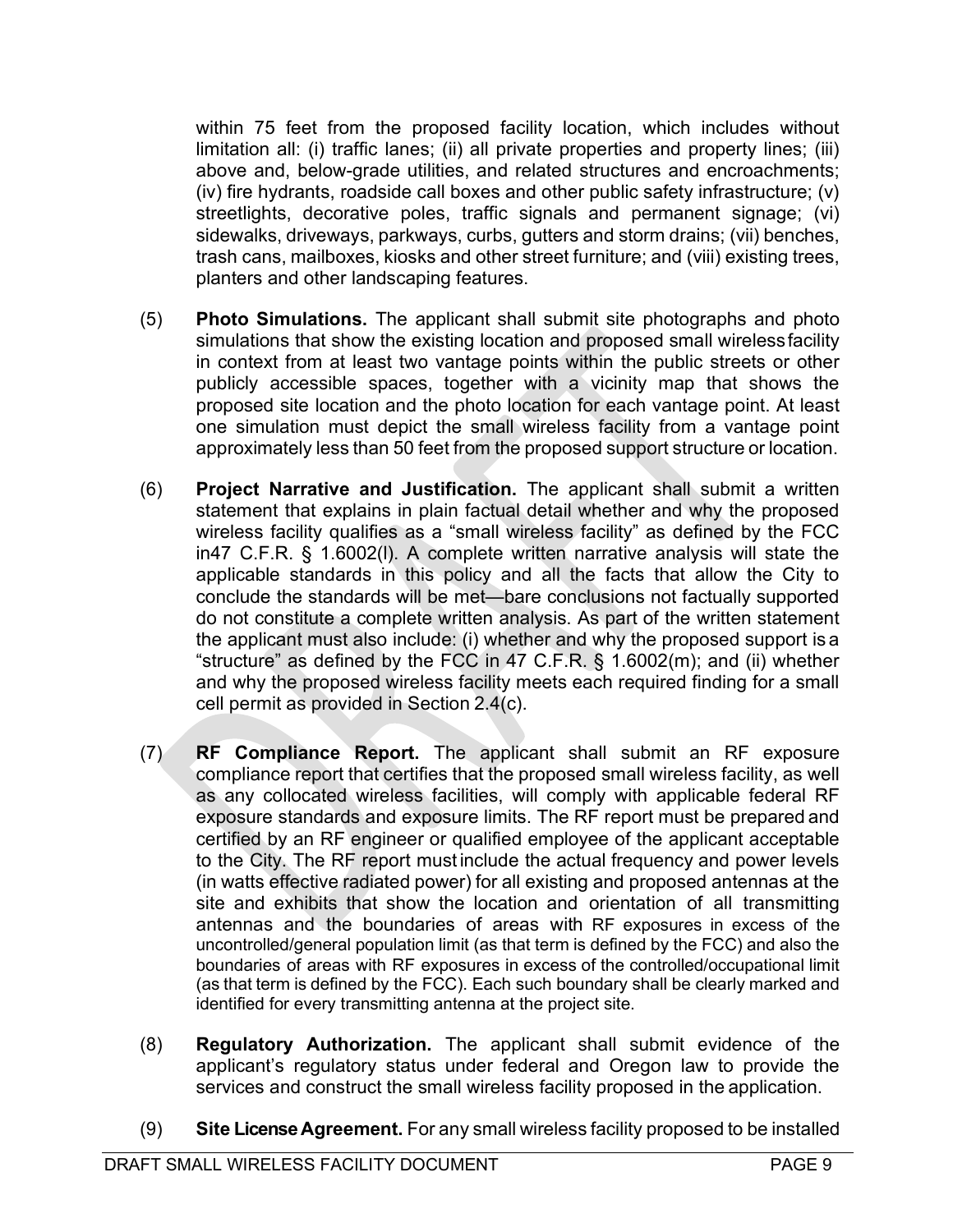on any structure owned or controlled by the City and located within the public rights- of-way, the applicant shall submit a partially-executed site license agreement on a form prepared by the City that states the terms and conditions for such non-exclusive use by the applicant. No changes shall be permitted to the City's form site license agreement except as may be indicated on the form itself. Any unpermitted changes to the City's form site license agreement shall be deemed a basis to deem the application incomplete. Refusal to accept the terms and conditions in the City's site license agreement shall be an independently sufficient basis to deny the application.

- (10) Owner's Authorization. Any small wireless facility proposed to be installed on any real property outside of the right of- way is subject to the provisions for owner authorization in BDC. If the owner is a public or other utility or joint pole association, the applicant may submit authorization reasonably acceptable to the Director.
- (b) Additional Requirements. The City Council authorizes the approval authority to develop, publish and from time to time update or amend permit application requirements, forms, checklists, guidelines, informational handouts and other related materials that the approval authority finds necessary, appropriate or useful for processing any application governed under this Policy that is subject to the approval authority's review. All such requirements and materials must be in written form and publicly stated to provide all interested parties with prior notice.

#### SECTION 2.3 SMALL CELL PERMIT APPLICATION SUBMITTAL AND COMPLETENESS REVIEW

- (a) Requirements for a Duly Filed Application. Any application for a small cell permit will not be considered duly filed unless submitted in accordance with the requirements in this Section 2.3(a).
	- (1) Pre-Submittal Conferences. The City strongly encourages, but does not require, potential applicants to schedule and attend a pre-submittal conference with the approval authority for all proposed projects that involve small wireless facilities. A voluntary pre-submittal conference is intended to streamline the review process through informal discussion between the potential applicant and staff that includes, without limitation, the appropriate project classification and review process; any latent issues in connection with the proposed project, including compliance with generally applicable rules for public health and safety; potential concealment issues or concerns (if applicable); coordination with other City departments responsible for application review; and application completeness issues. To mitigate unnecessary delays due to application incompleteness, potential applicants are encouraged (but not required) to bring any draft applications or other materials so that City staff may provide informal feedback and guidance about whether such draft applications or other materials may be incomplete or unacceptable. The approval authority shall use reasonable efforts to provide the potential applicant with an appointment within five working days after receiving a written request and any applicable fee or deposit to reimburse the City for its reasonable costs to provide the services rendered in the pre-submittal conference.
- (b) Application Completeness Review. Staff will evaluate the application submittal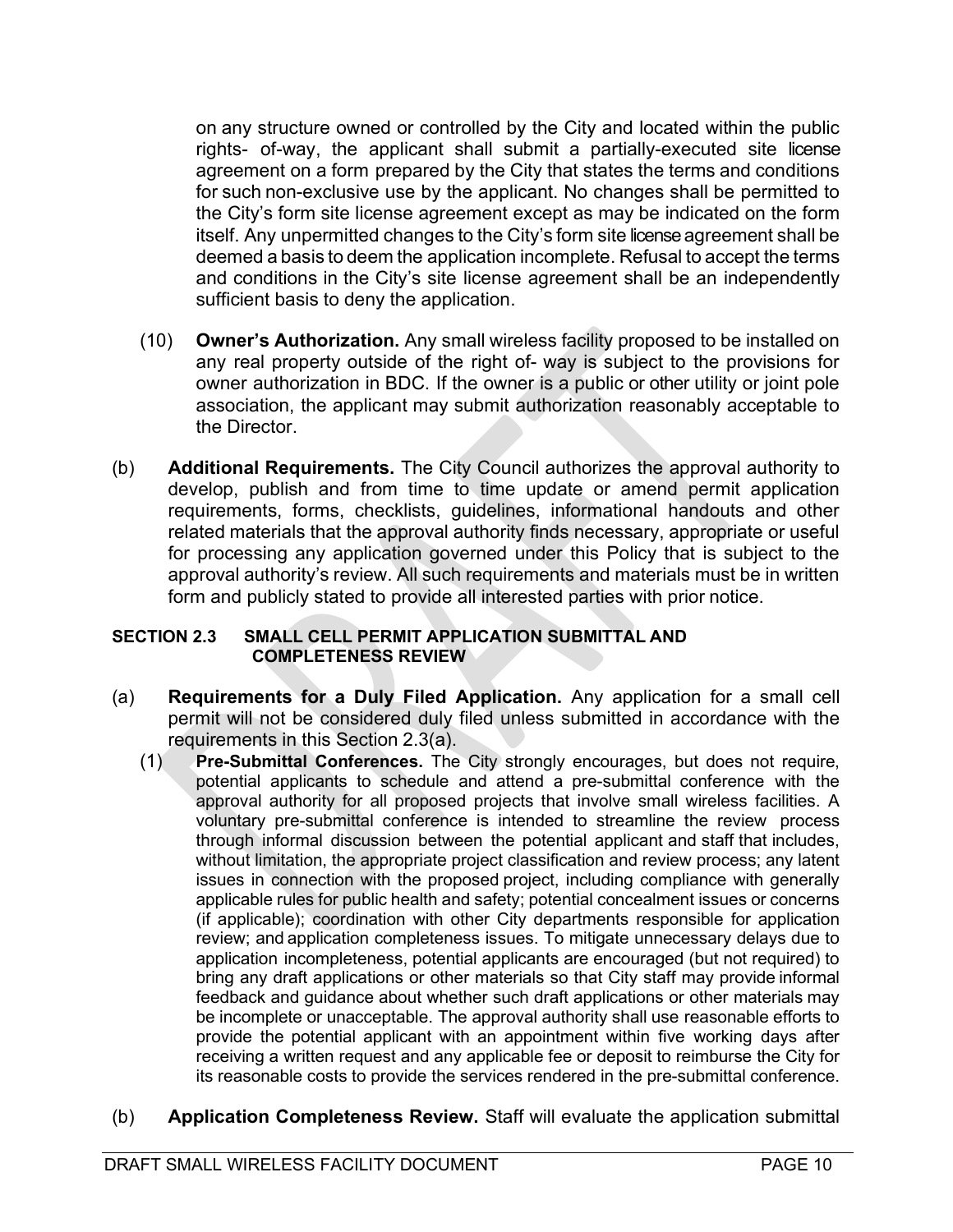to determine if all the required materials are provided. If the application is determined to be incomplete, staff will notify the applicant no more than 10 days from the submittal of the application of the materials needed to complete the application or as required by the FCC. If the applicant is notified that the application is incomplete on its initial submittal, then the FCC shot clock restarts on the date the supplemental submission is provided to the City. After the first supplemental submission, the FCC shot clock will toll if the supplemental submission did not provide the information requested in the City's original notification that the application was incomplete.

- (c) Applications Deemed Withdrawn. To promote efficient review and timely decisions, and to mitigate unreasonable delays or barriers to entry caused by chronically incomplete applications, any application governed under this Policy will be automatically deemed withdrawn by the applicant when the applicant fails to tender a substantive response to the approval authority within 60 calendar days after the approval authority deems the application incomplete in a written notice to the applicant. The approval authority, in the approval authority's discretion, may grant a written extension for up to an additional 30 calendar days when the applicant submits a written request prior to the 60th day that shows good cause to grant the extension. Good cause for an extension shall include, without limitation, delays due to circumstances outside the applicant's reasonable control. The cost of City staff review time, or \$100, whichever is greater will be assessed against the deposit provided by the applicant. and the remainder of the deposit refunded. As used in this Section 2.3(c), a "substantive response" must include the materials identified as incomplete in the approval authority's notice.
- (d) Batched Applications. Applicants may submit batched applications; provided, however, that the batch must contain all the required elements for a complete application for each facility included in the batch.
- (e) Additional Procedures. The City Council authorizes the approval authority to establish other reasonable rules and regulations for duly filed applications subject to the approval authority's review, which may include without limitation regular hours for appointments with applicants, as the approval authority deems necessary or appropriate to organize, document and manage the application intake process. All such rules and regulations must be in written form and publicly stated to provide all interested parties with prior notice.

#### SECTION 2.4. APPROVALS AND DENIALS; NOTICES

- (a) Public Notice. Prior to any approval, conditional approval or denial, public notice shall be mailed to all properties and record owners of properties within 500 feet from the project site measured laterally in both directions and on both sides of the street.
	- (1) The notice must contain the following:
		- i. Case file number for the application
		- ii. General project description including location;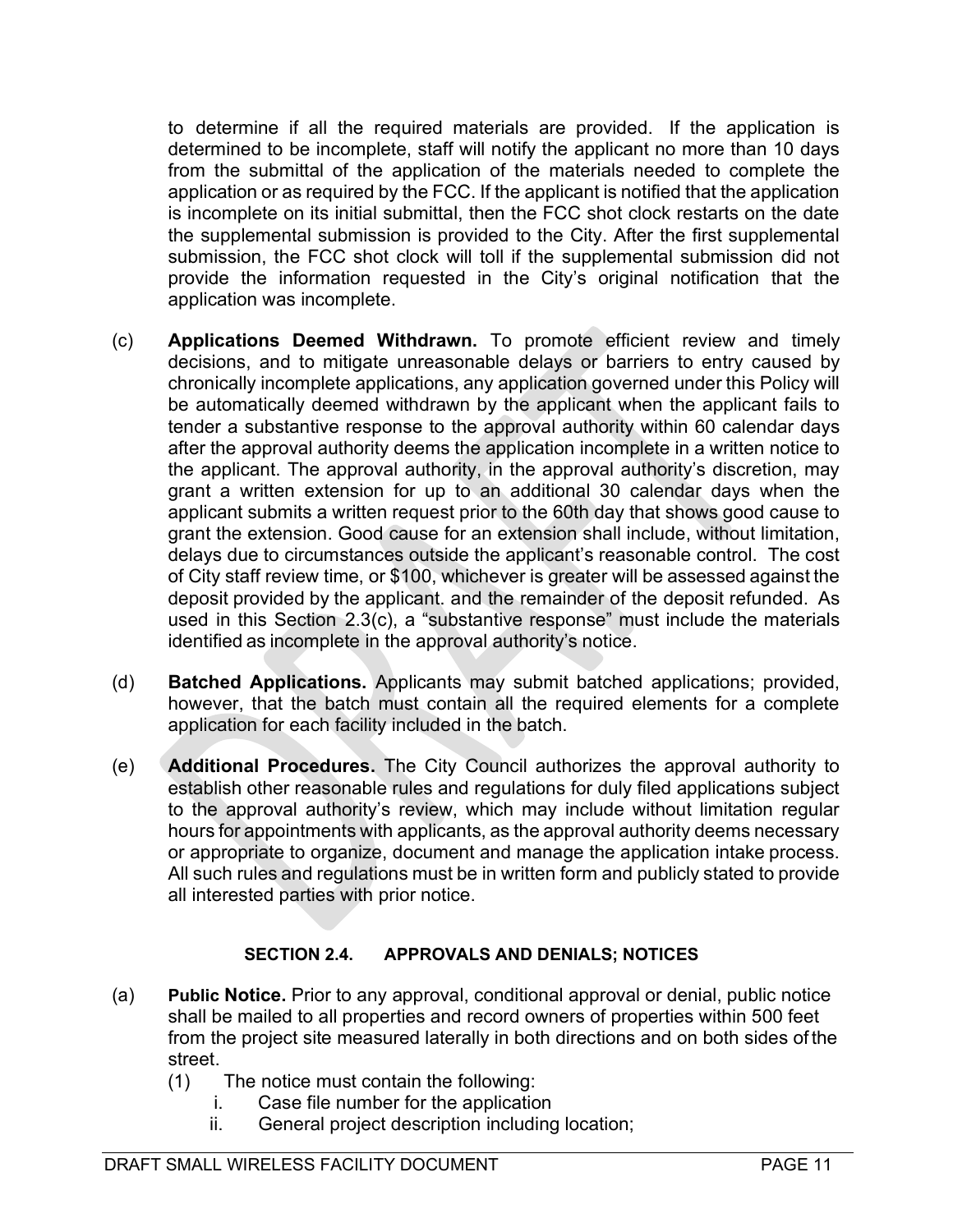- iii. The applicant's identification and contact information as provided on the application submitted to the City;
- iv. contact information for the approval authority;
- v. A statement that the approval authority will act on the application without a public hearing but will accept written public comments that evaluate the application for compliance with the findings in Section 2.4.c and standards in Section 2.6 and Section 2.7; and
- vi. A statement that the FCC requires the City to act on small cell permit applications, which includes any administrative appeals, in 60 days for attachments to existing structures and 90 days for new structures, unless the applicant voluntarily agrees to toll the timeframe for review. Notice is to be mailed approximately seven (7) days once the submittal package is deemed complete.
- vii. A statement that interested parties can submit written comments, but, to be considered, the City must receive those comments no later than the comment closing date, which is a specific date established by the Director and which is approximately twenty eight (28) calendar days from the date the application is determined to be or deemed complete. The comment closing date shall be listed in boldface type.
- viii. A statement that the decision shall be made after the comment closing date.
- (2) Projects to be placed on a preferred location utilizing a pre-approved design are exempt from Section 2.4.a.1. However, prior to construction of the facility the applicant shall conduct public outreach to include the following:
	- (i) Comment period will be a minimum of two weeks and must occur prior to construction.
	- (ii) The notification will be on applicant's letterhead.
	- (iii) The applicant will mail the notification to all properties and owners of properties within 500' of the proposed site at least 3 days prior to the comment period.
	- (iv) The notification will contain a deadline for comments, description of the installation, a map of the location labeled with street names, and before and after photo simulations of the site.
	- (v) The notification will include the name, direct telephone number, and email address of an applicant contact. The notification will direct the public to submit or direct any comments to the applicant contact. The applicant contact must be an employee of the applicant and must be available to answer questions, orally and in writing, from the public. The applicant may designate a consultant knowledgeable with the project to answer questions so long as the employee is copied on written communications.
	- (vi) Within 2 months of installation, a consolidated log of received comments and complaints must be submitted to the City.
	- (vii) Documentation of the outreach process must be kept for one year after construction of the site and must be made available upon City request.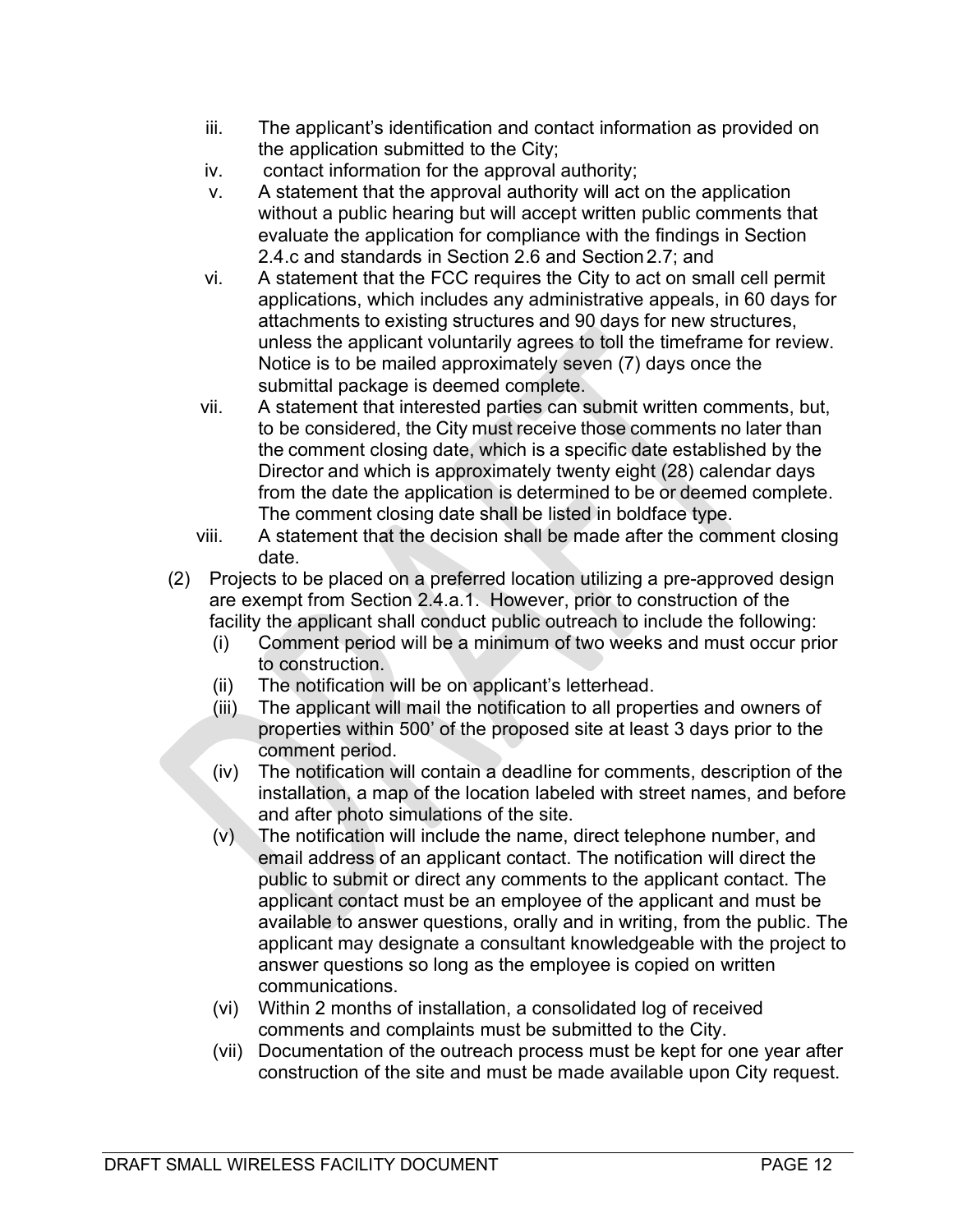- (b) Administrative Review. Not less than 10 calendar days after the public notice required in Section 2.4(a), the approval authority shall approve, conditionally approve or deny a complete and duly filed small cell permit application without a public hearing.
- (c) Required Findings. The approval authority may approve or conditionally approve a complete and duly filed application for a small cell permit when the approval authority finds:
	- (1) the proposed project meets the definition for a "small wireless facility" as defined by the FCC or the design criteria for a strand-mounted facility in this Policy;
	- (2) the proposed project would be in the most preferred location within 500 feet from the proposed facility location in any direction or the applicant has demonstrated with substantial evidence in the written record that no other, more preferred location(s) within 500 feet would be technically feasible or that no other, more preferred location within 500 feet is available;
	- (3) the proposed project involves a lesser-preferred design for the pole, antenna, or antenna equipment, the applicant has demonstrated with substantial evidence in the written record that no other preferred design would be technically feasible or available based on the surrounding area and the requirements of the carrier;
	- (4) the proposed project does not materially and demonstrably interfere with the safe operation of traffic control equipment;
	- (5) the proposed project, including without limitation its appearance and operation, would not be materially adverse to public peace, health, safety, comfort or general welfare;
	- (6) the proposed project is consistent with any applicable City plan, and would not be materially detrimental to the use of surrounding properties or improvements;
	- (7) The proposed project will not unreasonably impact visual and aesthetic continuity among other like facilities, and it can be made reasonably compatible with and have a minimal impact on livability and appropriate use and development of properties in the surrounding area.
	- (8) the proposed project does not materially and demonstrably interfere with sight lines or clear zones for transportation or pedestrians;
	- (9) the proposed project does not materially fail to comply with the Americans with Disabilities Act or similar federal, state, or local laws, standards and regulations regarding pedestrian access or movement;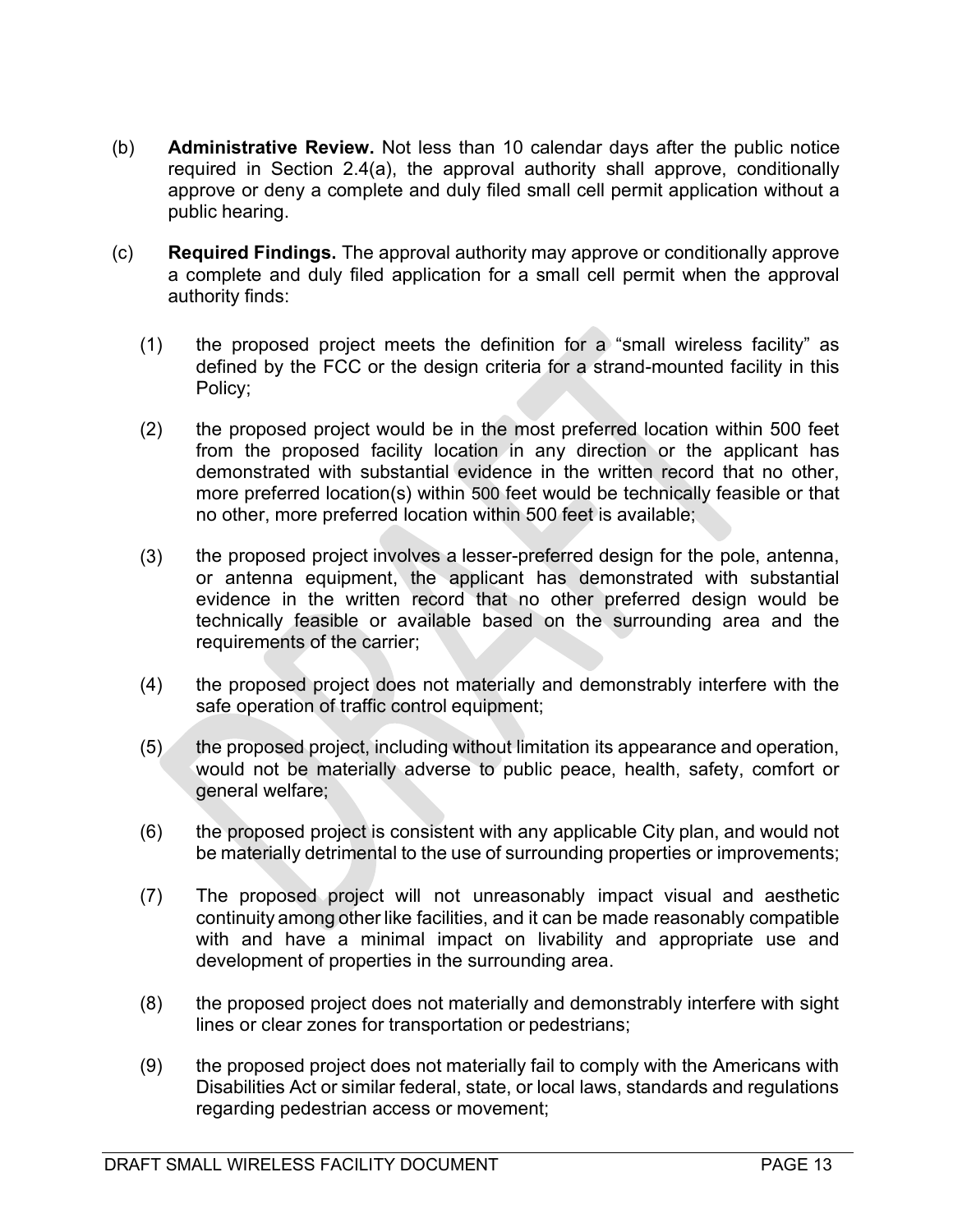- (10) the proposed project would not be located on a prohibited support structure identified in this Policy;
- (11) the proposed project complies with all applicable design standards in this Policy;
- (12) the applicant has demonstrated that the proposed project will be in planned compliance with all applicable FCC regulations and guidelines for human exposure to RF emissions.; and
- (13) all public notices required for the application have been given.
- (d) Conditional Approvals; Denials without Prejudice. Subject to any applicable federal or Oregon laws, nothing in this Policy is intended to limit the approval authority's ability to conditionally approve or deny without prejudice any small cell permit application as may be necessary or appropriate to ensure compliance with this Policy.
- (e) Decision Notices. The approval authority shall notify the applicant by written notice of its decision on the small cell permit application within five calendar days after its decision, or before the FCC Shot Clock expires, whichever occurs first. If the approval authority denies the application (with or without prejudice), the written notice must contain the reasons for the decision.
- (f) Appeals. Decision by the approval authority shall be subject to an administrative appeal to the City Manager.

#### SECTION 2.5. STANDARD CONDITIONS OF APPROVAL

- (a) General Conditions. In addition to all other conditions adopted by the approval authority for a small cell permit, all small cell permits issued under this Policy shall be automatically subject to the conditions in this Section.
	- (1) Post-Installation Certification. Within 60 calendar days after the permittee commences full, unattended operations of a small wireless facility approved or deemed-approved, the permittee shall provide the approval authority with documentation reasonably acceptable to the approval authority that the small wireless facility has been installed and/or constructed in strict compliance with the approved construction drawings and photo simulations. Such documentation shall include without limitation as-built drawings, GIS data and site photographs.
	- (2) Build-Out Period. This small cell permit will automatically expire 12 months from the approval date (the "build-out period") unless construction of the small cell facility is complete; provided that, the post installation certification that is required in subsection 2.5(a)(3). The City may agree to extend the build-out period for one 6-month period if good cause is determined. If the does not extend the build-out period, and if it expires, the permittee must resubmit a complete application, including all application fees, for the same or substantially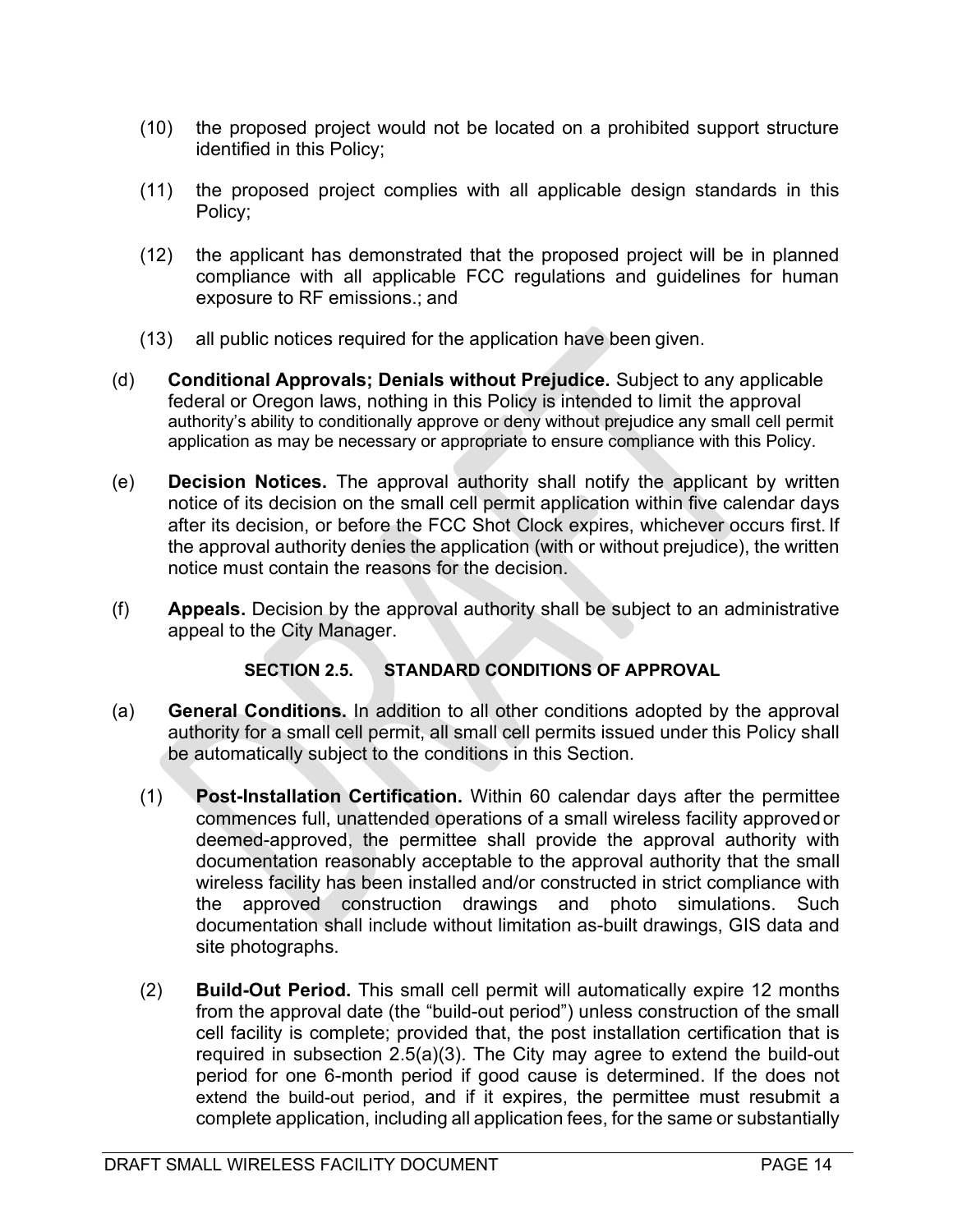similar project and obtain a second approval before beginning construction.

- (3) Site Maintenance. The permittee shall keep the site, which includes without limitation any and all improvements, equipment, structures, access routes, fences and landscape features, in a neat, clean and safe condition in accordance with the approved construction drawings and all conditions in this small cell permit. The permittee shall keep the site area free from all litter and debris at all times. The permittee, at no cost to the City, shall remove and remediate any graffiti or other vandalism at small wireless facility within 72 hours after the permittee receives notice or otherwise becomes aware that such graffiti or other vandalism occurred. The permittee will provide the City with annual updates of their active small wireless facility sites within the City. The documentation shall be in the form of a GIS data layer.
- (4) Compliance with Laws. The permittee shall maintain compliance at all times with all federal, state and local statutes, regulations, orders or other rules that carry the force of law ("laws") applicable to the permittee, the subject property, the small wireless facility or any use or activities in connection with the use authorized in this small cell permit, which includes without limitation any laws applicable to human exposure to RF emissions. The permittee expressly acknowledges and agrees that this obligation is intended to be broadly construed and that no other specific requirements in these conditions are intended to reduce, relieve or otherwise lessen the permittee's obligations to maintain compliance with all laws. No failure or omission by the City to timely notice, prompt or enforce compliance with any applicable provision in the Beaverton Municipal Code, this Policy any permit, any permit condition or any applicable law or regulation, shall be deemed to relieve, waive or lessen the permittee's obligation to comply in all respects with all applicable provisions in the Beaverton Municipal Code, this Policy, any permit, any permit condition or any applicable law or regulation.
- (5) Adverse Impacts on Other Properties. The permittee shall not perform or cause others to perform any construction, installation, operation, modification, maintenance, repair, removal or other work that involves heavy equipment or machines except during normal construction work hours authorized by the Beaverton Code. The approval authority may issue a stop work order for activities that violate this condition in whole or in part.
- (6) Permit Revocation. Any permit granted under this Policy may be revoked in accordance with the provisions and procedures in Beaverton Code 4.15.
- (7) Record Retention. Throughout the permit term, the permittee must maintain a complete and accurate copy of the written administrative record, which includes without limitation the small cell permit application, small cell permit, the approved plans and photo simulations incorporated into this approval, all conditions associated with this approval, any ministerial permits or approvals issued in connection with this approval and any records, memoranda, documents, papers and other correspondence entered into the public record in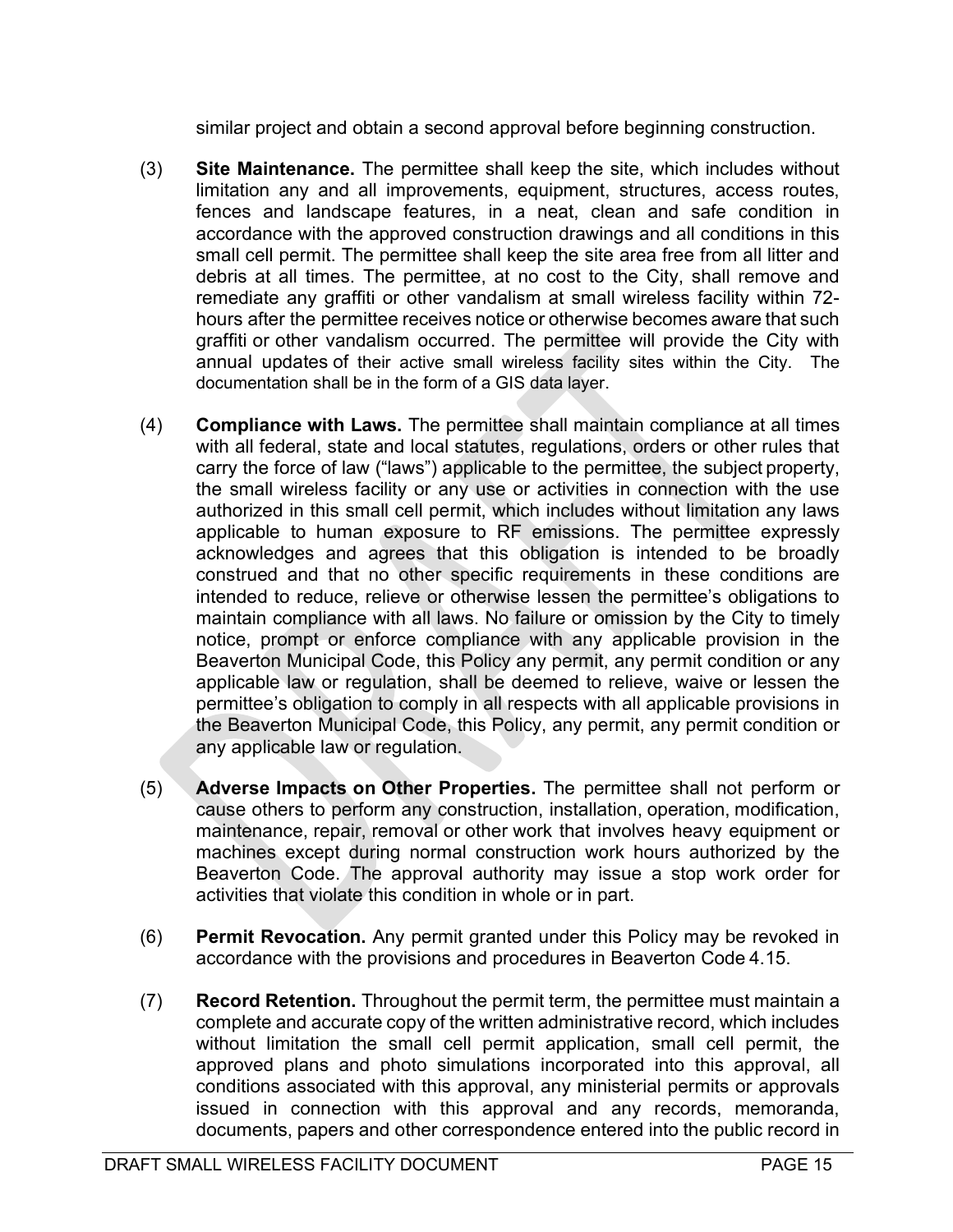connection with the small cell permit (collectively, "records"). If the permittee does not maintain such records as required in this condition, any ambiguities or uncertainties that would be resolved by inspecting the missing records will be construed against the permittee. The permittee shall protect all records from damage from fires, floods and other hazards that may cause deterioration. The permittee may keep records in an electronic format; provided, however, that hard copies or electronic records kept in the City's regular files will control over any conflicts between such City-controlled copies or records and the permittee's electronic copies, and complete originals will control over all other copies in any form. The requirements in this condition shall not be construed to create any obligation to create or prepare any records not otherwise required to be created or prepared by other applicable laws. Compliance with the requirements in this condition shall not excuse the permittee from any other similar record-retention obligations under applicable law.

- (8) Abandoned Wireless Facilities. The small wireless facility authorized under this small cell permit shall be deemed abandoned if not operated for any continuous six-month period. Within 90 days after a small wireless facility is abandoned or deemed abandoned, the permittee and/or owner shall completely remove the small wireless facility and all related improvements and shall restore all affected areas to a condition compliant with all applicable laws, which includes without limitation the Beaverton Code. In the event that neither the permittee nor the owner complies with the removal and restoration obligations under this condition within said 90-day period, the City shall have the right (but not the obligation) to perform such removal and restoration with or without notice, and the permittee and owner shall be jointly and severally liable for all costs and expenses incurred by the City in connection with such removal and/or restoration activities.
- (9) Landscaping. The permittee shall replace any landscape features damaged or displaced by the construction, installation, operation, maintenance or other work performed by the permittee or at the permittee's direction on or about the site. If any trees are damaged or displaced, the permittee shall hire and pay for a licensed arborist to select, plant and maintain replacement landscaping in an appropriate location for the species. Any replacement tree must be substantially the same size as the damaged tree. The permittee shall, at all times, be responsible to maintain any replacement landscape features.
- (10) Cost Reimbursement. The permittee acknowledges and agrees that (i) the permittee's request for authorization to construct, install and/or operate the small wireless facility will cause the City to incur costs and expenses; (ii) the permittee shall be responsible to reimburse the City for all costs incurred in connection with the permit, which includes without limitation costs related to application review, permit issuance, site inspection and any other costs reasonably related to or caused by the request for authorization to construct, install and/or operate the wireless facility; (iii) any application fees required for the application may not cover all such reimbursable costs and that the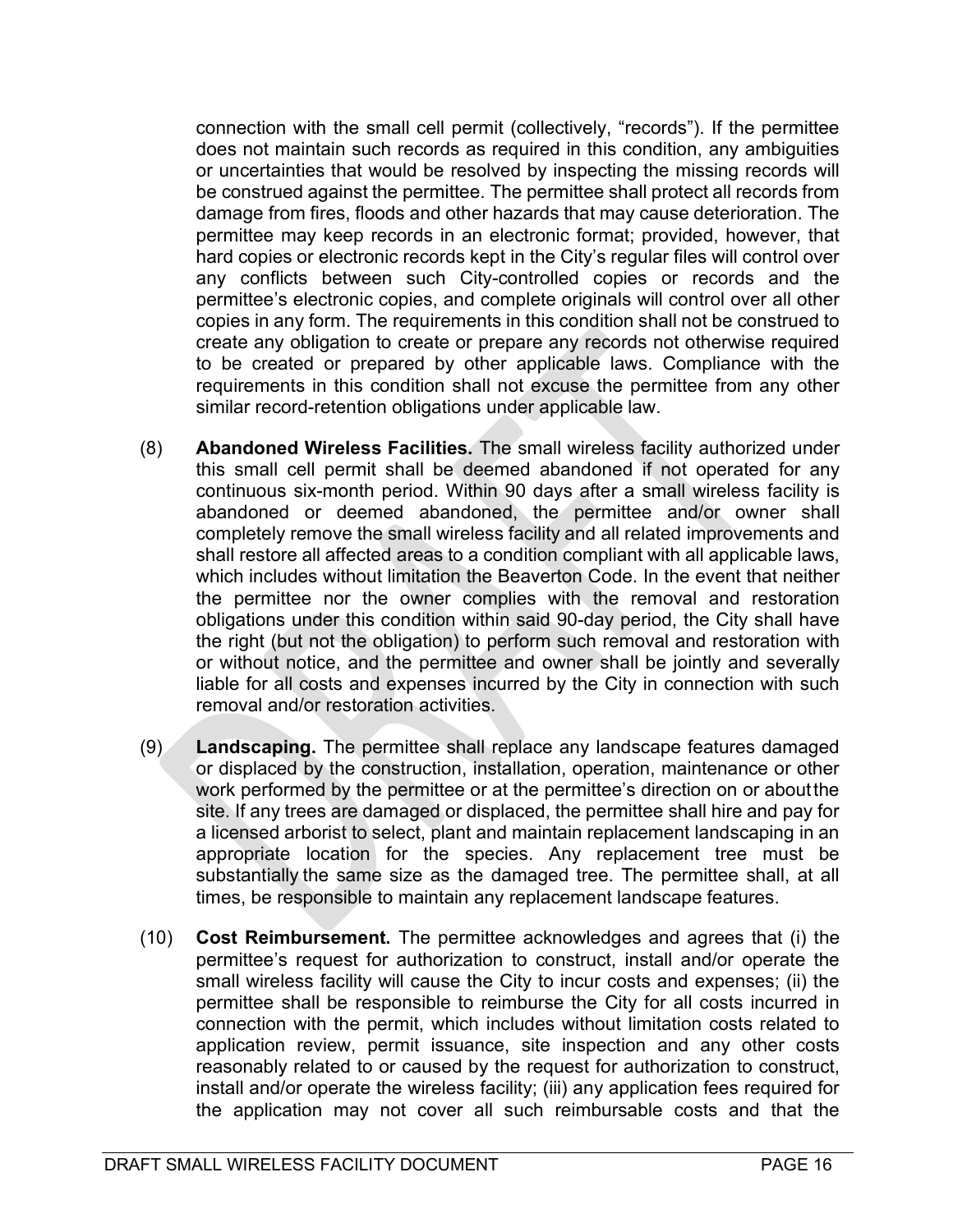permittee shall have the obligation to reimburse City for all such costs 30 days after a written demand for reimbursement and reasonable documentation to support such costs; and (iv) the City shall have the right to withhold any permits or other approvals in connection with the wireless facility until and unless any outstanding costs have been reimbursed to the City by the permittee. The City shall refund to the applicant any unused application deposit funds within 30 days of its issuance of the permit.

- (b) Conditions for Small Wireless Facilities in the Public Rights-of-Way. In addition to all conditions in subsection (a), all small cell permits for small wireless facilities in the public rights-of-way issued under this Policy shall be automatically subject to the conditions in this Section 2.5(b) and the requirements in BC 4.15.
	- (1) Future Undergrounding Programs. Notwithstanding any term remaining on any small cell permit, but subject to any applicable laws, if other utilities or communications providers in the public rights-of-way underground their facilities in the segment of the public rights-of-way where the permittee's small wireless facility is located, the permittee must also underground its equipment, if technically feasible, at approximately the same time. This undergrounding requirement excludes the antennas and any approved electric meter. Antenna equipment such as radios and computers that require an environmentally controlled underground vault to function shall not be exempt from this condition. Small wireless facilities installed on wood utility poles that will be removed pursuant to the undergrounding program may be reinstalled on a streetlight that complies with the City's standards and specifications. Such undergrounding shall occur at the permittee's sole cost and expense except as may be reimbursed through tariffs approved by the state public utilities commission for undergrounding costs.
	- (2) Electric Meter Upgrades. If the commercial electric utility provider adopts or changes its rules obviating the need for a separate or ground-mounted electric meter and enclosure, the permittee on its own initiative and at its sole cost and expense shall remove the separate or ground-mounted electric meter and enclosure. Prior to removing the electric meter, the permittee shall apply for any encroachment and/or other ministerial permit(s) required to perform the removal. Upon removal, the permittee shall restore the affected area to its original condition that existed prior to installation of the equipment.
- (c) Modified Conditions. The City Council authorizes the approval authority to modify, add or remove conditions to any small cell permit as the approval authority deems necessary or appropriate to: (1) protect and/or promote the public health, safety and welfare; (2) tailor the standard conditions to the particular facts and circumstances associated with the deployment; and/or (3) memorialize any changes to the proposed deployment needed for compliance with the Beaverton Municipal Code, this policy, generally applicable health and safety requirements and/or any other applicable laws. To the extent required by applicable FCC regulations, the approval authority shall take care to ensure that any different conditions applied to small wireless facilities are no more burdensome than those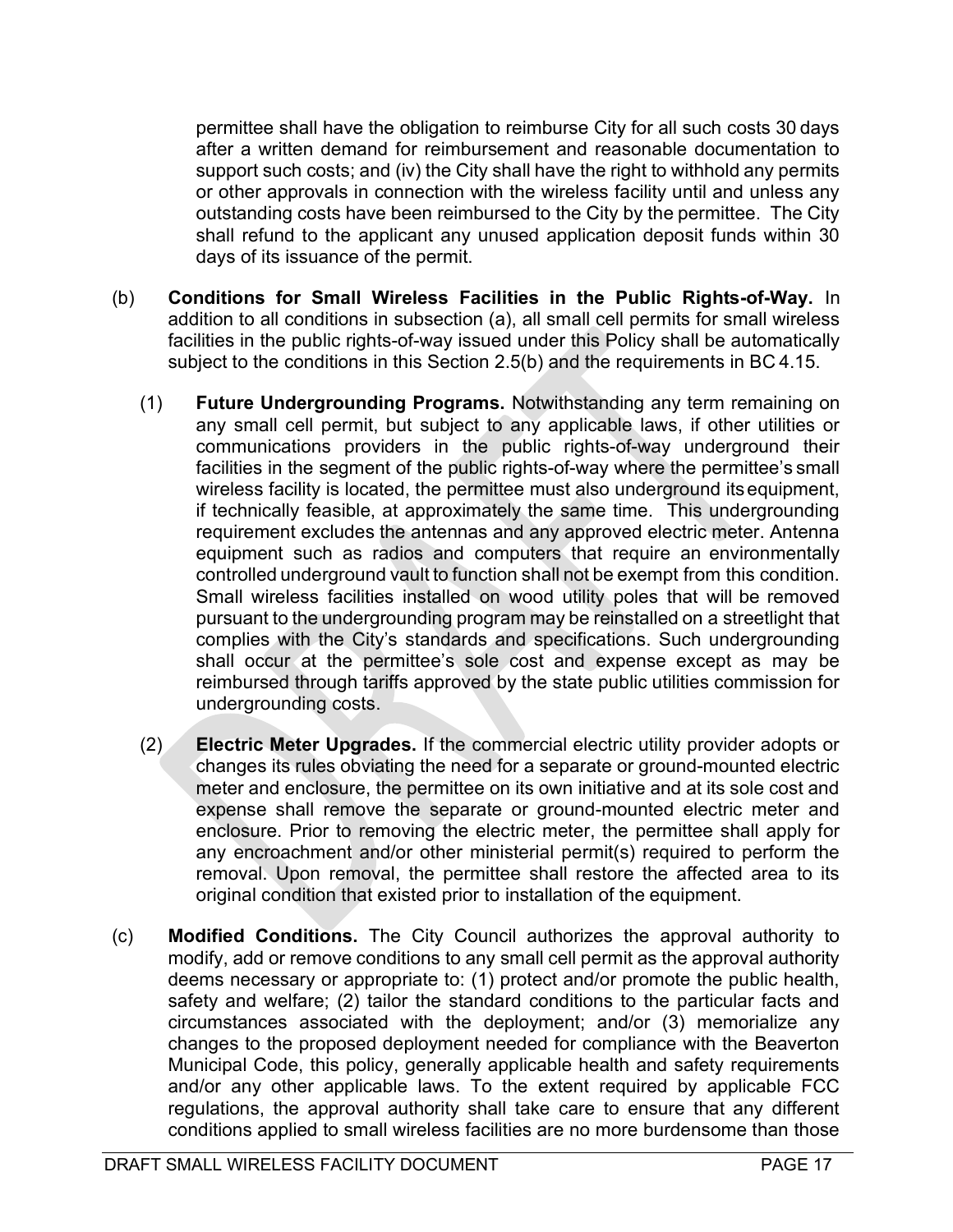applied to other infrastructure deployments.

### SECTION 2.6. LOCATION PREFERENCES

- (a) All small wireless facilities shall be located to avoid any physical or visual obstruction to pedestrian or vehicle traffic, or in any manner create safety hazards to pedestrians, bicyclist or motorists.
- (b) All small wireless facilities shall be positioned to not encroach or effectively narrow the clear path of any pedestrian, bicycle or roadway facility unless approved by the City Engineer.
- (c) All small wireless facilities are prohibited on historic or ornamental streetlight poles and traffic signal poles.
- (d) With exception to small wireless facilities, all other Wireless Communication Facilities are prohibited in the public rights-of-way

**Preface to Location Preferences.** This subsection (a) provides guidance as to how to interpret and apply the location preferences in this Section 2.6. To better assist applicants and decisionmakers understand and respond to the community's aesthetic preferences and values, subsections d) and e) set out listed preferences for locations and support structures to be used in connection with small wireless facilities in ordered hierarchies. Applications that involve lesser-preferred locations or structures may be approved so long as the applicant demonstrates by substantial evidence in the written record that either: (1) no more preferred locations or structures exist within 500 feet from the proposed site; or (2) any more preferred locations or structures within 500 feet from the proposed site would be technically infeasible or unavailable. Subsection (d) identifies "prohibited" support structures on which the City shall not approve any small cell permit application for any competitor or potential competitor.

- (e) Locations in the Public Rights-of-Way. The City prefers small wireless facilities in the public rights-of-way to be installed in locations, ordered from most preferred to least preferred, as follows:
	- (1) locations within commercial, multiple use or industrial districts on or along principal arterials and arterials;
	- (2) locations within commercial, multiple use or industrial districts on or along collectors;
	- (3) locations within commercial, multiple use or industrial districts on or along neighborhood routes;
	- (4) locations within commercial, multiple use or industrial districts on or along local streets;
	- (5) locations within residential districts on or along principal arterials and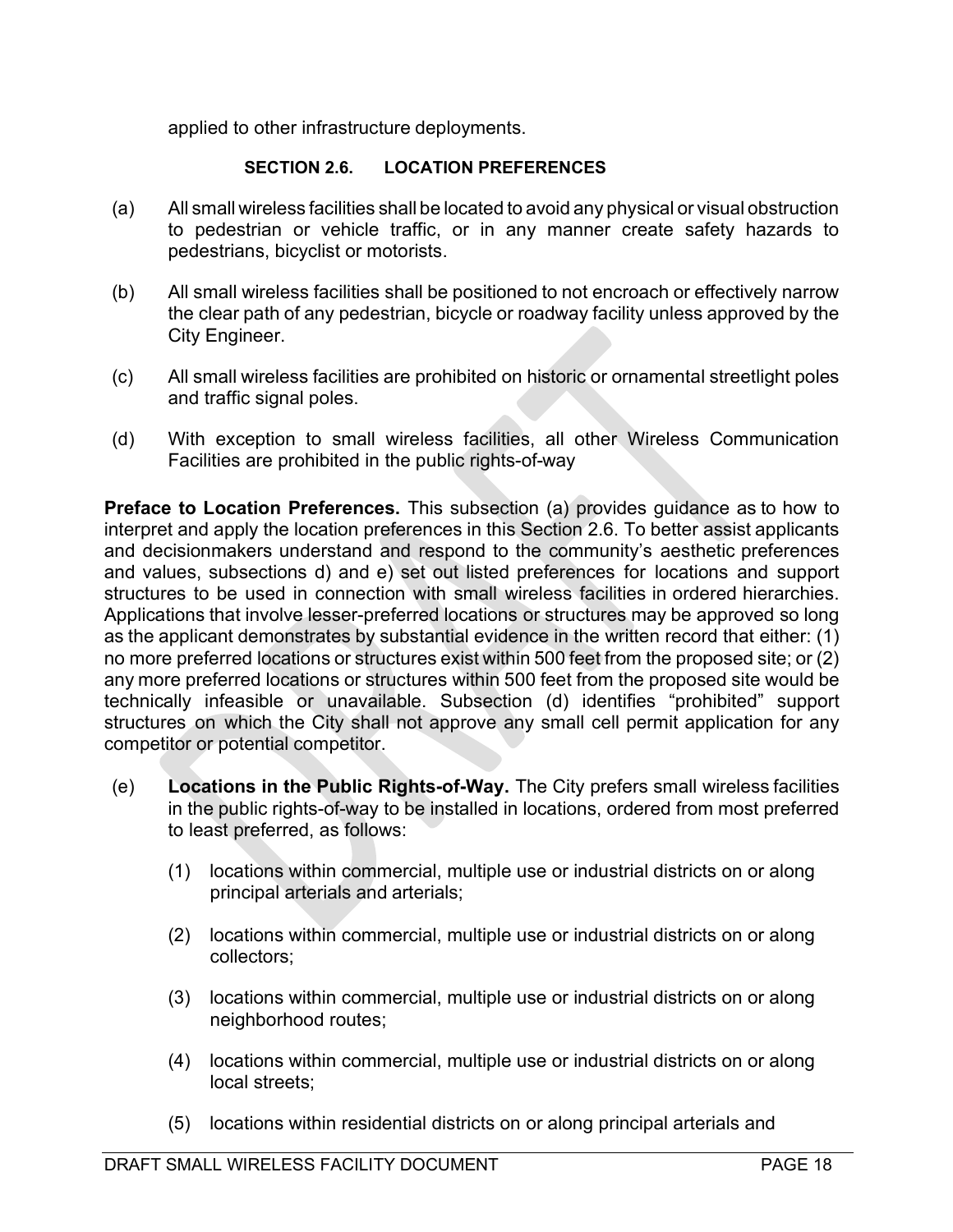arterials;

- (6) locations within residential districts on or along collectors;
- (7) locations within residential districts on or along neighborhood routes;
- (8) locations within residential districts on or along local streets; and
- (9) locations within the City's Historic or Preservation Districts or Overlay **Districts**
- (f) Locations Outside the Public Rights-of-Way. The City prefers small wireless facilities outside the public rights-of-way to be installed in locations, ordered from most preferred to least preferred, as follows:
	- (1) Utility easements (for which setbacks do not apply);
	- (2) City- owned / public agency- owned property;
	- (3) Parcels within industrial zones;
	- (4) Parcels within commercial zones.
	- (5) Parcels within multiple-use zones.
	- (6) Parcels within residential zones.
- (g) Support Structures in the Public Rights-of-Way. The City prefers small wireless facilities to be installed on support structures in the public rights-of-way, ordered from most preferred to least preferred, as follows:
	- (1) existing or replacement streetlight poles;
	- (2) existing or replacement wood utility poles;
	- (3) new, non-replacement streetlight poles;
	- (4) new, non-replacement poles for small wireless facilities;
	- (5) other street furniture, such as signs and bus shelters.
- (h) Support Structures Outside the Public Rights-of-Way. The City prefers small wireless facilities to be installed on support structures outside the public rights-ofway, ordered from most preferred to least preferred, as follows:
	- (1) existing towers that do not require replacement.
	- (2) existing buildings or other non-tower structures previously approved for use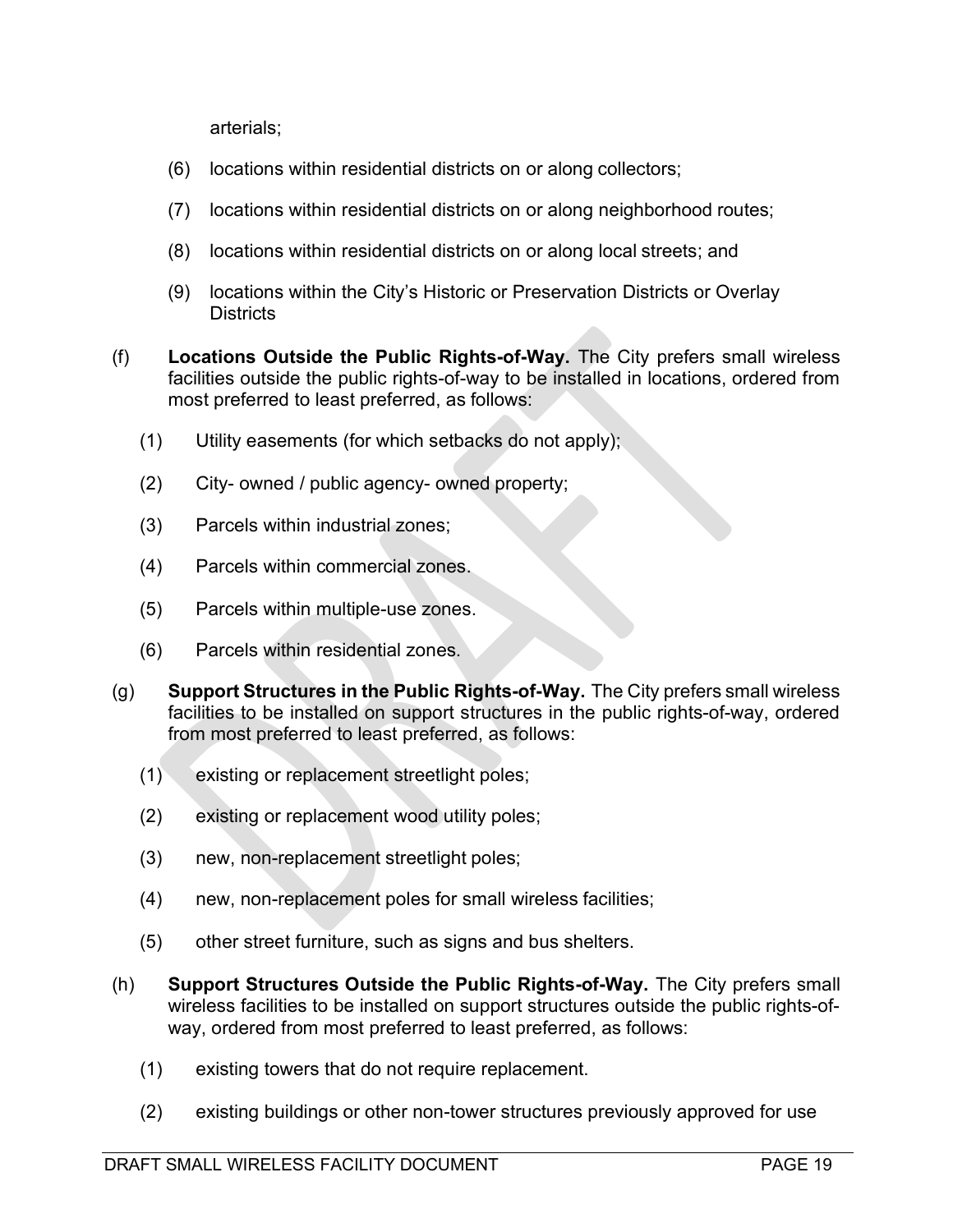as a support structure for wireless communications facilities;

- (3) other existing or replacement buildings, utility poles, parking lot light standards, or non-tower structures;
- (4) replacement towers;
- (5) new, non-replacement towers for small wireless facilities;
- (i) Prohibited Support Structures. The City prohibits small wireless facilities to be installed on the following support structures, whether located in the public rightsof-way or not:
	- (1) decorative poles;
	- (2) traffic signals, signs, poles, cabinets and related devices;
	- (3) any utility pole scheduled for removal or relocation within 12 months from the time the approval authority acts on the small cell permit application;
	- (4) new, non-replacement wood poles.
- (j) Additional Placement Requirements. In addition to all other requirements in this Policy, small wireless facilities, other infrastructure deployments and all related equipment and improvements shall to the extent feasible:
	- (1) When installing a new pole or other non-replacement support structure, be placed as close as possible to the property line between two parcels that abut the public rights-of-way;
	- (2) not be placed directly in front of any ground-level door;
	- (3) not be placed directly in front of any first- or second-story window;
	- (4) not be placed within any sight distance triangles at any intersections;
	- (5) not be placed in any location that obstructs views of any traffic signs or signals;
	- (6) not be placed in any location that obstructs illumination patterns for existing streetlights;
	- (7) for new, non-replacement small wireless facility, must be placed at least 10 feet away from any driveway or established pedestrian pathway between a residential structure and the public rights-of-way; and
	- (8) for new, non-replacement small wireless facility, must be placed at least 50 feet away from any driveways for police stations, fire stations or other emergency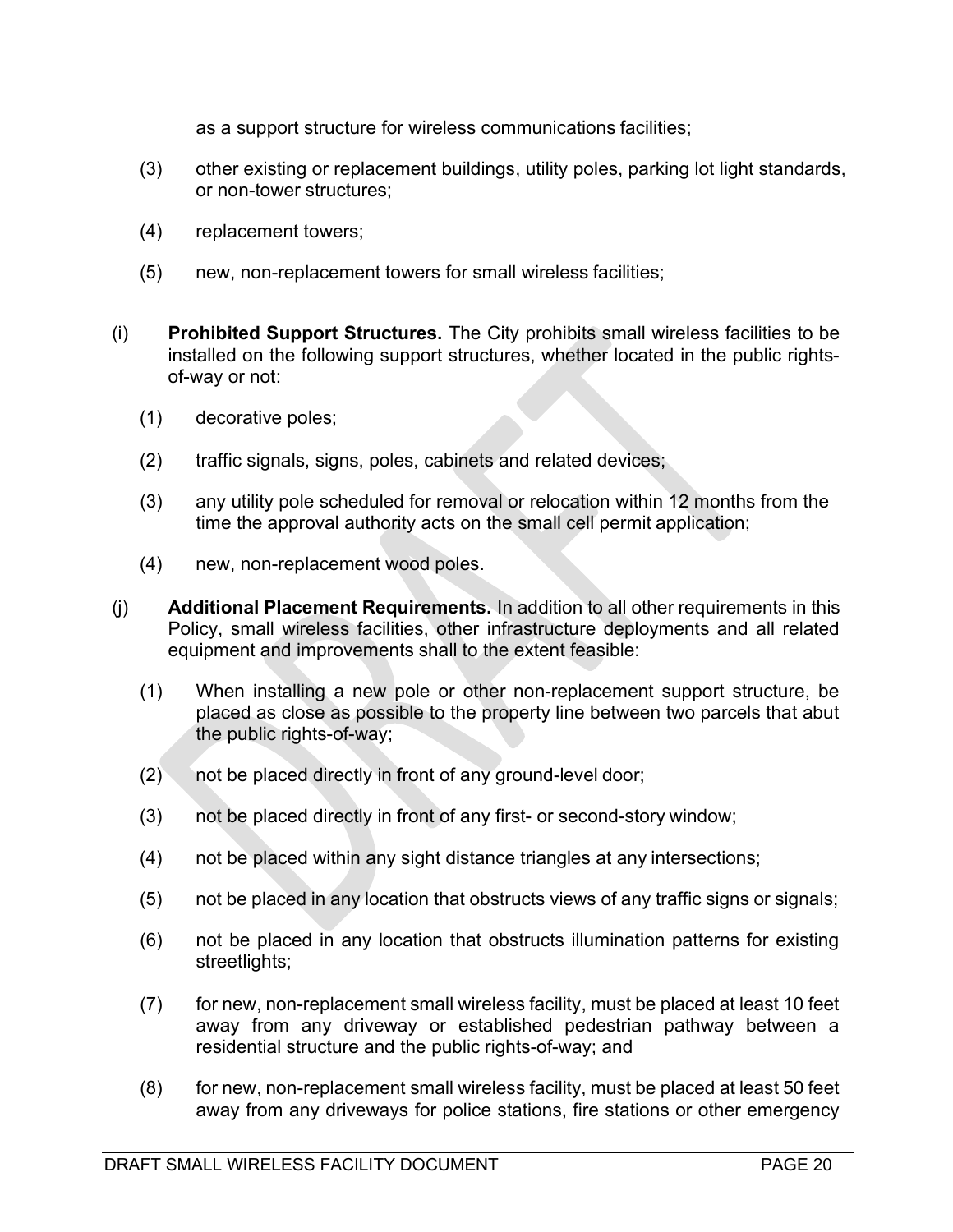responder facilities.

(k) Replacement Pole Locations. All replacement poles must be: (1) located as close to the removed pole's location as feasible; (2) reasonably aligned with the other existing poles along the public rights-of-way; and (3) compliant with all applicable standards and specifications issued by the Director, which may include, without limitation, requirements related to aesthetics, materials and safety.

#### SECTION 2.7. DESIGN STANDARDS

#### (a) General Standards.

- (1) Concealment. All small wireless facilities must be designed to resemble something other than a wireless facility whenever technically feasible and concealed to the maximum extent feasible with design elements and techniques that mimic or blend with the underlying support structure, surrounding environment and adjacent uses.
- (2) Noise. Small wireless facilities and all antenna equipment and transmission equipment must comply with all applicable noise control standards and regulations in Beaverton Code Chapter 5.15, as either may be amended or superseded, and shall not exceed, either on an individual or cumulative basis, the noise limit in the applicable district.
- (3) Lights. Small wireless facilities shall not include any lights that would be visible from publicly accessible areas, except as may be required under Federal Aviation Administration, FCC, other applicable regulations for health and safety. All equipment with lights (such as indicator or status lights) must be installed in locations and within enclosures that mitigate illumination impacts visible from publicly accessible areas. The provisions in this subsection shall not be interpreted or applied to prohibit installations on streetlights or luminaires installed on new or replacement poles as may be required under this Policy. Any light beacons or lightning arresters shall be included in the overall height calculation.
- (4) Landscape Features. Small wireless facilities shall not displace any existing landscape features unless:
	- (A) Such displaced landscaping is replaced with native and/or drought-resistant plants, trees or other landscape features approved by the approval authority and
	- (B) For projects within the right-of-way and private streets, the applicant submits and adheres to a landscape maintenance plan. The landscape plan must include existing vegetation, and vegetation proposed to be removed or trimmed, and the landscape plan must identify proposed landscaping by species type, size and location. Where applicable, landscape maintenance must be performed in accordance Beaverton Code Sections 5.05.101 and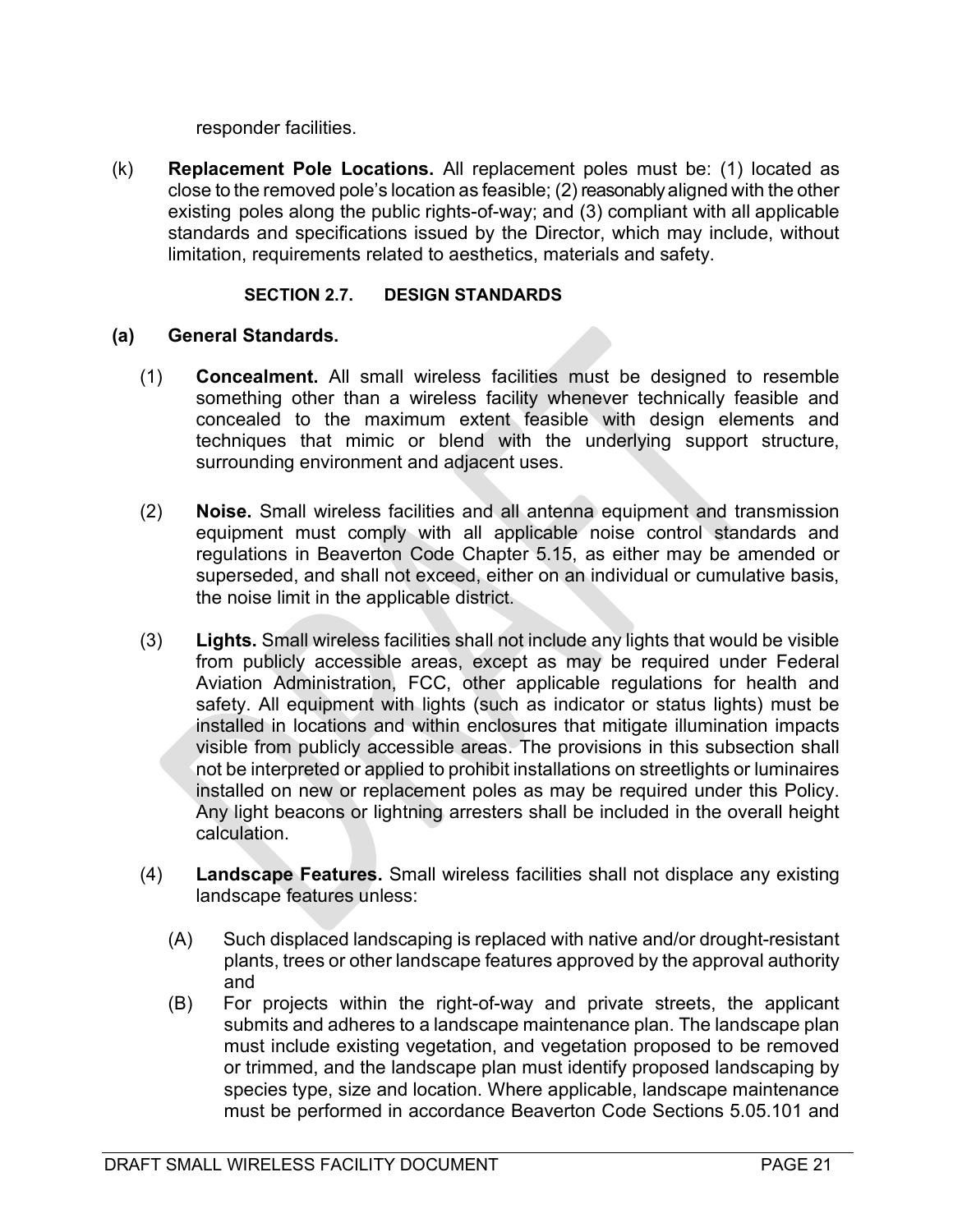5.05.102, as may be amended or superseded. In addition, all landscaping shall be maintained in a neat and clean condition and kept well-manicured and sufficiently watered. Dead vegetation and litter shall not be allowed to gather. The replacement of dead trees and other vegetation shall be made in conformance with the approved landscaping plan within a reasonable period.

- (C) For project on private property, the applicant submits and adheres to a landscape maintenance plan consistent with the standards established in Section 60.05.25 of the Beaverton Development Code.
- (5) Site Security Measures. To prevent unauthorized access, theft, vandalism, attractive nuisance or other hazards, reasonable and appropriate security measures, such as locks, removable climbing pegs and anti-climbing devices, may be approved. Security measures shall be designed and implemented in a manner that enhances or contributes to the overall concealment, and the approval authority may condition approval on additional concealment elements to mitigate any aesthetic impacts, which may include, without limitation, additional landscape features. The approval authority shall not approve barbed wire, razor ribbon, electrified fences or any similar security measures. Cabinets and equipment shrouds must be kept secured to prevent unauthorized access. Alarm systems shall not include any audible sirens or other sounds.
- (6) Signage; Advertisements. All small wireless facilities must include signage that accurately identifies the site owner/operator, the owner/operator's site name or identification number and a 24-hour emergency toll-free number to the owner/operator's network operations center. Small wireless facilities may not bear any other signage or advertisements unless expressly approved by the City, required by law or recommended under FCC, Occupational Safety and Health Administration or other United States governmental agencies for compliance with RF emissions regulations. No other advertising, branding or other signage is allowed unless approved by the Director.
- (7) Secondary Power Sources. The approval authority may approve secondary or backup power sources on a case-by-case basis. The approval authority shall not approve any permanent diesel generators within the public rights-of-way or at any other location or within 200 feet from any residence; provided, however, the approval authority may approve sockets or other connections used for temporary backup generators.
- (8) Street Parking. Small wireless facilities and any associated antenna equipment or other improvements shall not reduce any street parking spaces within the public rights-of-way.
- (9) Fire Safety. All small wireless facilities shall include (A) a power shut off immediately accessible to fire service personnel, through a Knox box or similar rapid-access system approved by Tualatin Valley Fire & Rescue (TVF&R)], upon arrival at the scene of a fire and/or anticipated power surge due to power being turned off or on for any reason; (B) surge protection devices capable of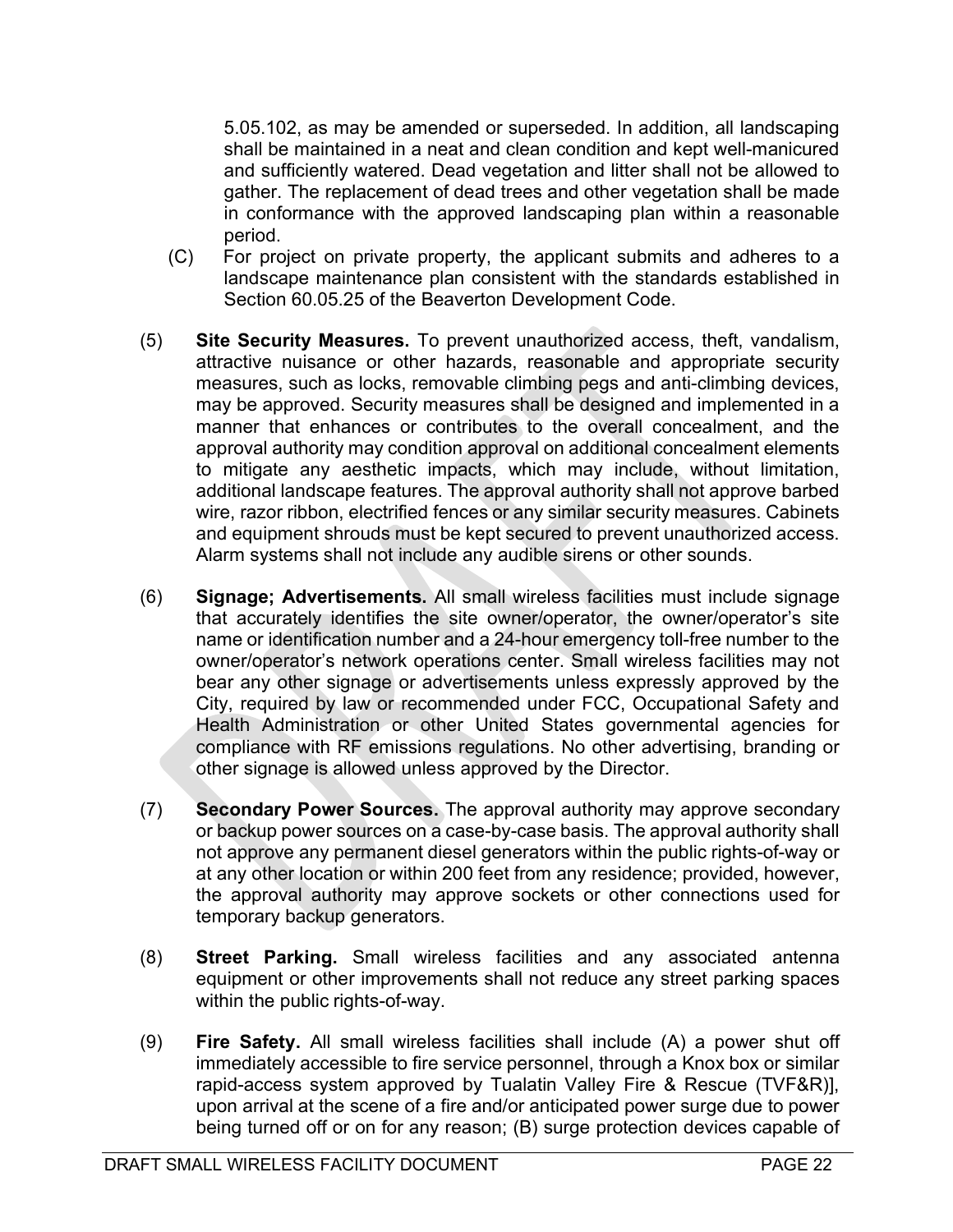mitigating a direct or partial direct lightning discharge; (C) surge protection devices capable of mitigating significant electrical disturbances that may enter the small wireless facility via conductive cables; (D) at least one-hour fire resistant interior surfaces to be used in the composition of all structures; and (E) monitored automatic fire notification and extinguishing systems for all small wireless facilities as approved by TVF&R or applicable building code standards.

(10) Compliance with Health and Safety Regulations. All small wireless facilities shall be designed, constructed, operated and maintained in compliance with all generally applicable health and safety regulations, which includes without limitation all applicable regulations for human exposure to RF emissions and compliance with the federal Americans with Disabilities Act of 1990 (42 U.S.C. §§ 12101 et seq.).

#### (b) Small Wireless Facilities in the Public Right-of-Way.

(1) Overall Height. Small wireless facilities are not to exceed a height of 40 feet or 10 percent taller than the existing pole whichever is greater. Exceptions to this height restriction require documentation from the pole owner showing the additional height is required for safety regulations or practices.

## (2) Antennas.

- (A) Concealment. All antennas and associated mounting equipment, hardware, cables or other connecters must be completely concealed either placed internal to the pole or within an opaque antenna shroud or radome. The antenna shroud or radome must be painted a flat, non-reflective color to match the underlying support structure.
- (B) Antenna Volume. Each individual antenna or antenna enclosure may not exceed three cubic feet in volume. The total maximum number of antennas permitted on the small cell facility are based on the pole type and the mounting of the antennas.
- (C) Mounting Requirements. The mounting requirements are based on the following pole types, preferences ordered from most preferred to least preferred:
	- 1. Streetlight
		- a. Radomes or shrouds for pole-top antennas shall not exceed more than 36 inches or 2.5 times the diameter of the base of the pole, whichever is less.
		- b. Antennas shall be placed internal to the pole or affixed to the top of the pole. Mounting arms affixing the antenna to the side of the pole are prohibited, unless approved as part of a pre-approved design under this Policy.
		- c. All wires connecting the antennas to the pole shall be placed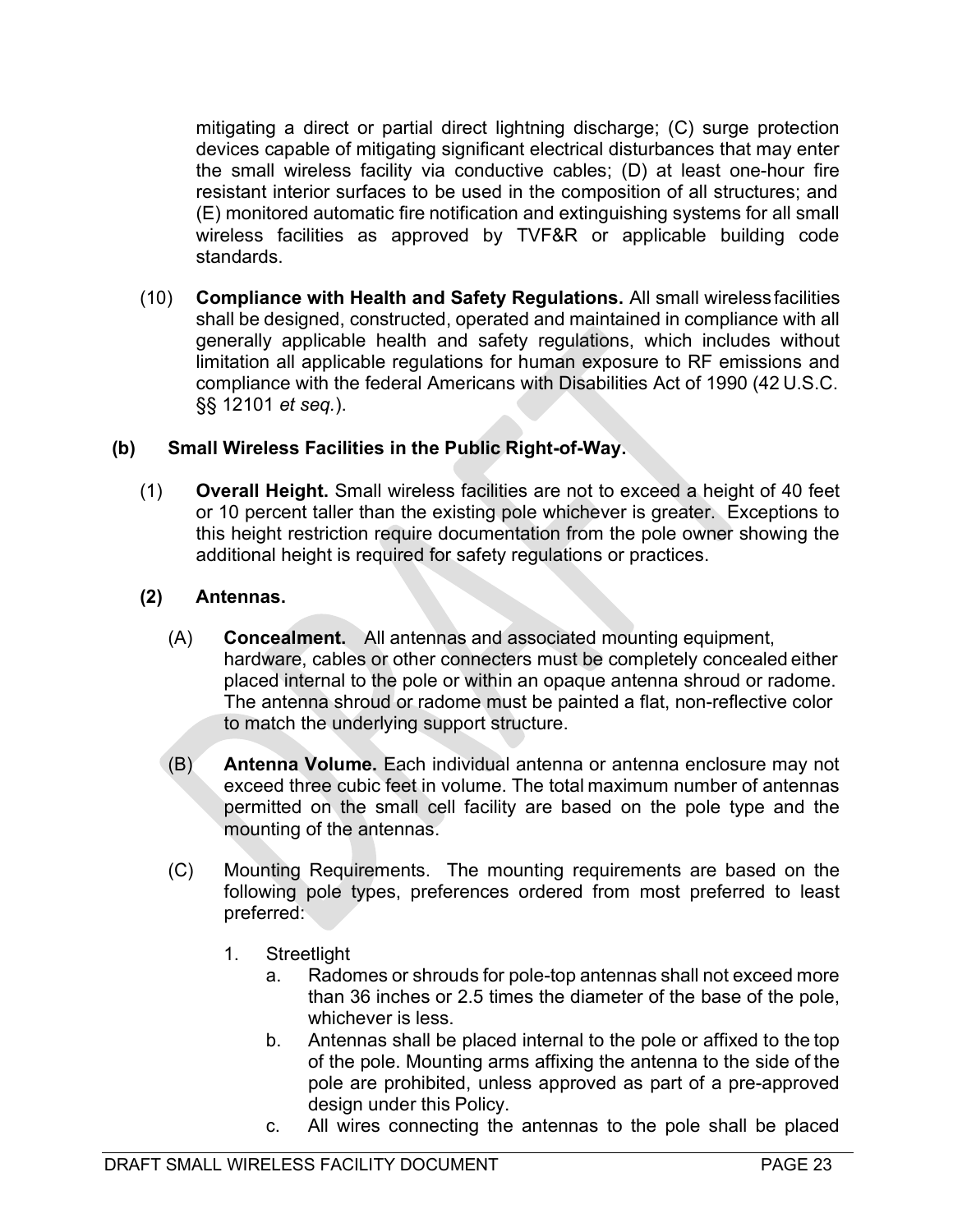internal to the supporting pole or shrouded.

- d. Antennas within line of sight of one another must be of a substantially similar configuration, design and finish to promote visual and aesthetic continuity among streetlights in the public rights-of-way.
- 2. Wood Utility Pole
	- a. For antennas affixed to the top of the pole, radomes or shrouds for pole-top antennas shall not exceed more than 36 inches or 2.5 times the diameter of the base of the pole, whichever is less.
	- b. Antennas that are mounted on the pole shall be mounted as flush to the pole as technically feasible and allowed by the pole owner; however, no portion of the antenna shall extend more than 3 feet from the pole. Each bracket or extension arm shall be used for only one antenna.
	- c. Side-mounted antennas on a stand-off bracket or extension arm must be concealed within one or more shrouds that cover the antenna, mounting hardware and cables.
	- d. If the applicant demonstrates that additional separation is required for compliance with applicable health and safety regulations the approval authority may permit the additional spacing. Any modification shall be narrowly tailored to meet the minimum requirements under such health and safety regulations.
	- e. No more than five antennas shall be permitted on one utility pole by one carrier.
	- f. antennas within line of sight of one another must be of a substantially similar configuration, design and finish to promote visual and aesthetic continuity among wood utility poles in the public rights-of-way.
- 3. Other Structures. Structures other than streetlights, utility poles, and single-use poles:
	- a. For antennas affixed to the side of a structure not identified above, the mounting arms are not to exceed 12-inches and shall be used for only one antenna.
	- b. The antenna and antenna mount connecting the antenna to the structure shall be placed within a shroud or designed to match or be compatible with the supporting structure.
	- c. All wires connecting the antennas to supporting equipment and supporting structure shall be placed internal to the structure or shall be placed
- 4. Single-Use Pole
	- a. Antennas and its mounting shall not exceed the diameter of the supporting structure.
	- b. Antennas shall be placed internal to the pole or affixed to the top of the pole.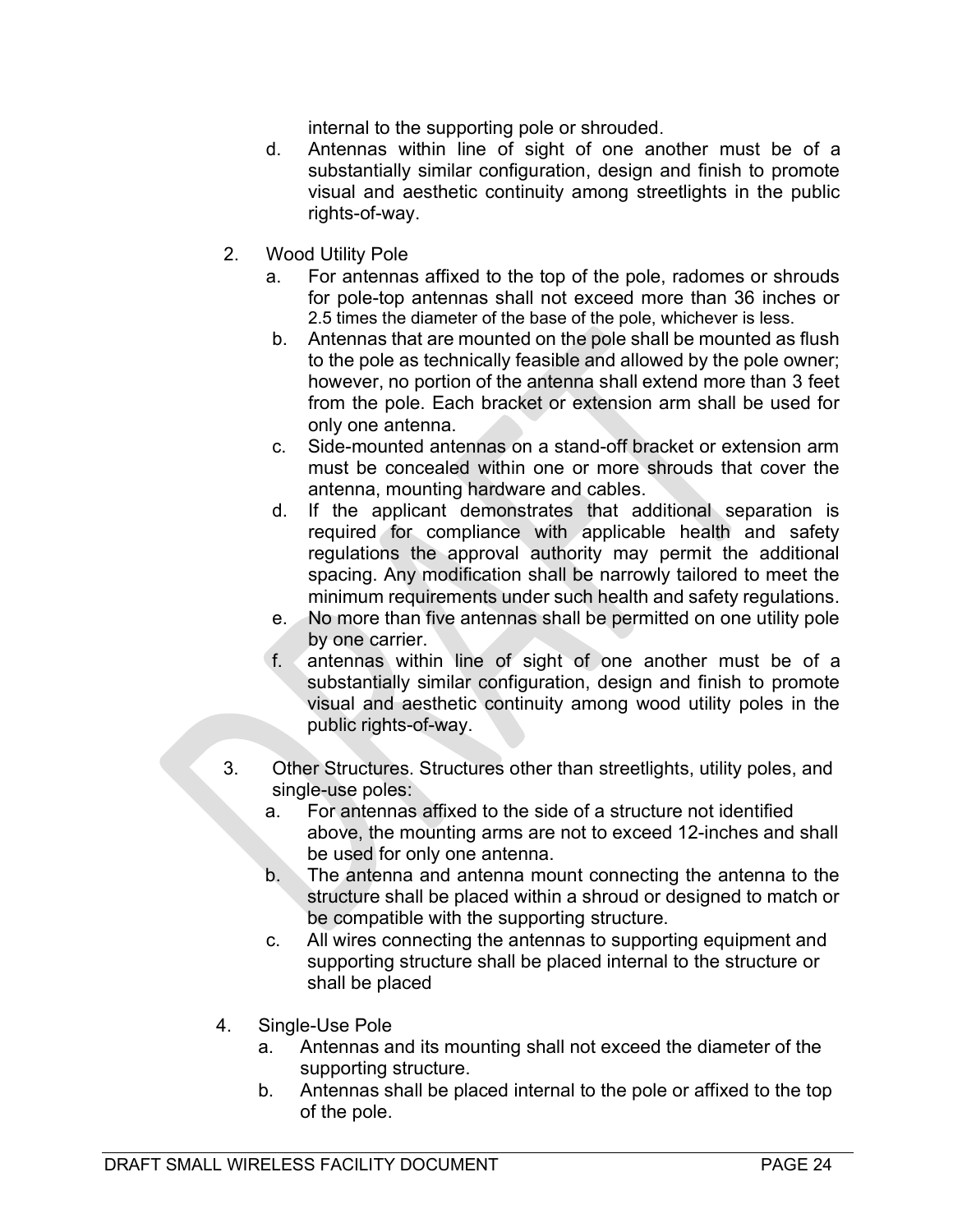- c. Mounting arms affixing the antenna to the side of the pole are prohibited, unless approved as part of a pre-approved design under this Policy.
- d. All equipment and wires connecting the antennas shall be placed internal to the supporting pole.

## (3) Antenna Equipment.

- (A) Installation Preferences. The installation preference of all non-antenna equipment is based on the following pole types, with antenna equipment preferences ordered from most preferred to least preferred. The following are specific design standards based on pole type:
	- 1. Streetlight
		- a. Underground: Size restriction based on ROW space available.
		- b. Internal to the pole: size restricted only by the available space internal to the pole.
		- c. Integrated into base of the pole
			- i. Height of base not to exceed 6 feet (excluding any decorative transition between the base enclosure and the pole).
			- ii. Width of the base shall not exceed 24 inches and shall provide a transition from the base to the pole.
			- iii. Base to match in color and material to the pole unless a different color or decoration is approved by the Director.
		- d. External to the pole: Only if it is determined by the City Engineer the location of the facility requires a breakaway pole, then equipment is permitted on the exterior of the pole, when the following standards are met:
			- i. Total cabinets installed shall not exceed 17 cubic feet in volume.
			- ii. Cabinets shall be mounted no further than 6-inches from the supporting structure. The width or depth of the cabinet shall not exceed 36 inches.
			- iii Minimum clearance of seven (7) feet from the existing grade or as required by the pole owner whichever is greater.
			- iv. All cables not placed in equipment cabinet shall be placed in conduits located no further than 6-inches from the supporting structure and colored to match the supporting structure.
	- 2. Wood Utility Pole
		- a. Underground: Size restriction based on ROW space available.
		- b. On the pole: All antenna equipment, excluding cabling connecting the antenna to the antenna equipment, shall be placed within cabinets and meet the following: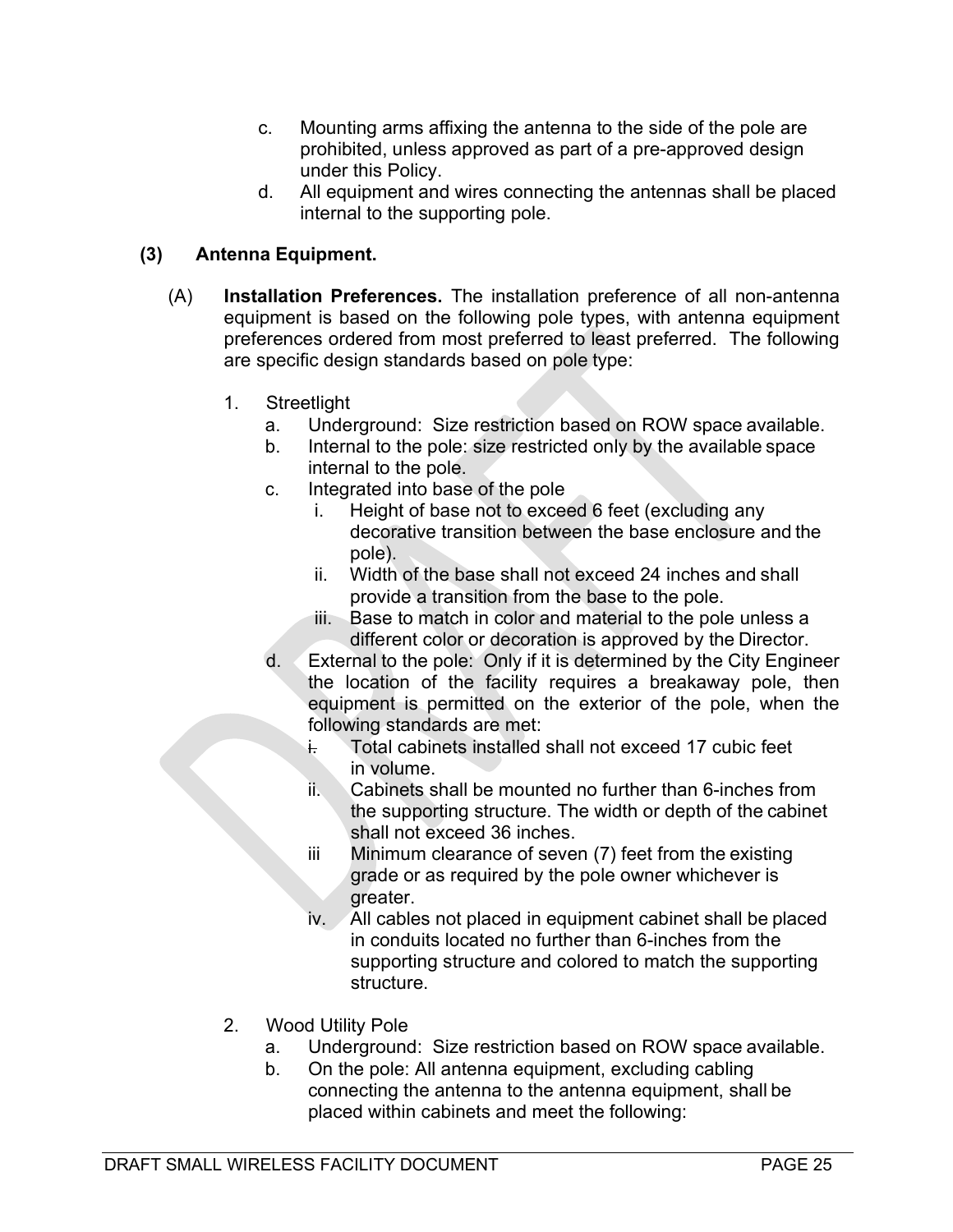- i. Total cabinets installed shall not exceed 9 cubic feet in residential areas and 17cubic feet in non-residential areas in volume.
- $\frac{1}{1}$  Cabinets shall be mounted no further than 6inches from the supporting structure. The width or depth of the cabinet shall not exceed 36 inches)
- iii Minimum clearance of seven (7) feet from the existing grade or as required by the pole owner whichever is greater.
- iv. All cables not placed in equipment cabinet shall be placed in conduits located no further than 6-inches from the supporting structure and colored to match the supporting structure.
- c. Ground mounted equipment is permitted in the industrial zone if adequate ROW is available and the location does not adversely affect pedestrian, bicycle, and vehicle circulation.
- d. All wires connecting the antennas, antenna equipment and the supporting pole shall be placed in conduit and match in color to the supporting pole.
- 3. Single-Use Pole
	- a. Underground: Size restriction based on ROW space available.
	- b. Internal to the pole: size restricted only by the available space internal to the pole.
	- c. Integrated into base of the pole
		- i. Height of base not to exceed 6 feet (excluding any decorative transition between the base enclosure and the pole).
		- ii. Width of the base shall not exceed 24 inches and shall provide a transition from the base to the pole.
		- Iii Base to match in color and material to the pole unless a different color or decoration is approved by the Director.
	- d. External to the pole: Only if it is determined by the City Engineer the location of the facility requires a breakaway pole, then equipment is permitted on the exterior of the pole, when the following standards are met:
		- i. Total cabinets installed shall not exceed 17 cubic feet in volume.
		- ii. Cabinets shall be mounted no further than 6-inches from the supporting structure or the minimum necessary to comply with safety standards and pole owner requirements. The width or depth of the cabinet shall not exceed 36 inches)
		- iii Minimum clearance of seven (7) feet from the existing grade or as required by the pole owner whichever is greater.
		- iv. All cables not placed in equipment cabinet shall be placed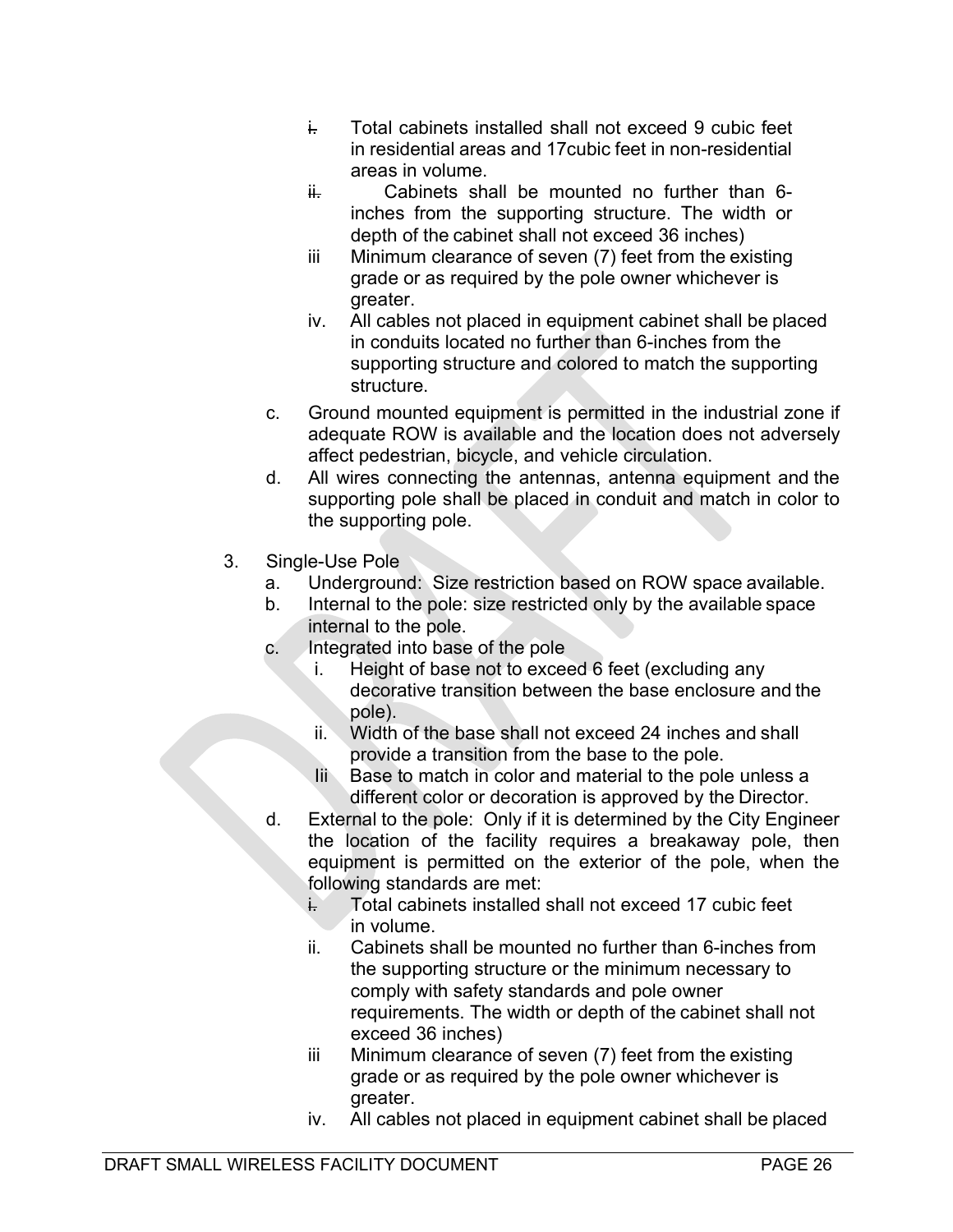in conduits located no further than 6-inches from the supporting structure or the minimum necessary to comply with safety standards and pole owner requirements and colored to match the supporting structure.

- 4. Other Structures
	- a. Underground: Size restriction based on ROW space available.
	- b. Internal to the pole: size restricted only by the available space internal to the pole.
	- c. Integrated into base of the pole
		- i. Height of base not to exceed 5 feet
		- ii. Width of the base shall not exceed 20-inches and shall provide a transition from the base to the pole.
		- Iii Base to match in color and material to the pole.
	- d. On the pole: All antenna equipment, excluding cabling connecting the antenna to the antenna equipment, shall be placed within cabinets and meet the following:
		- i. Total cabinets installed shall not exceed 17 cubic feet in volume.
		- ii. Cabinets shall be mounted no further than 6-inches from the supporting structure. The width or depth of the cabinet shall not exceed 36 inches)
		- iii Minimum clearance of seven (7) feet from the existing grade or as required by the pole owner whichever is greater.
		- iv. All cables not placed in equipment cabinet shall be placed in conduits located no further than 6-inches from the supporting structure and colored to match the supporting structure.
	- e. Ground mounted is permitted in the industrial zone if adequate ROW available and the location does not affect pedestrian, bicycle, and vehicle circulation.
- (B) Undergrounded Antenna equipment. All undergrounded antenna equipment must be installed in an environmentally controlled vault that is load-rated to meet the City's standards and specifications. Underground vaults located beneath a sidewalk must be constructed with a slip-resistant cover. Vents for airflow shall be flush-to-grade when placed within the sidewalk and may not exceed two feet above grade when placed off the sidewalk. Applicants shall not be permitted to install an underground vault in a location that would cause any existing tree to be materially damaged or displaced.
- (C) Pole-Mounted Antenna equipment. All pole-mounted antenna equipment must be installed no more than 6-inches from the pole or the minimum necessary to comply with safety standards and pole owner requirements. Equipment may be placed in more cabinets or shrouds to minimize the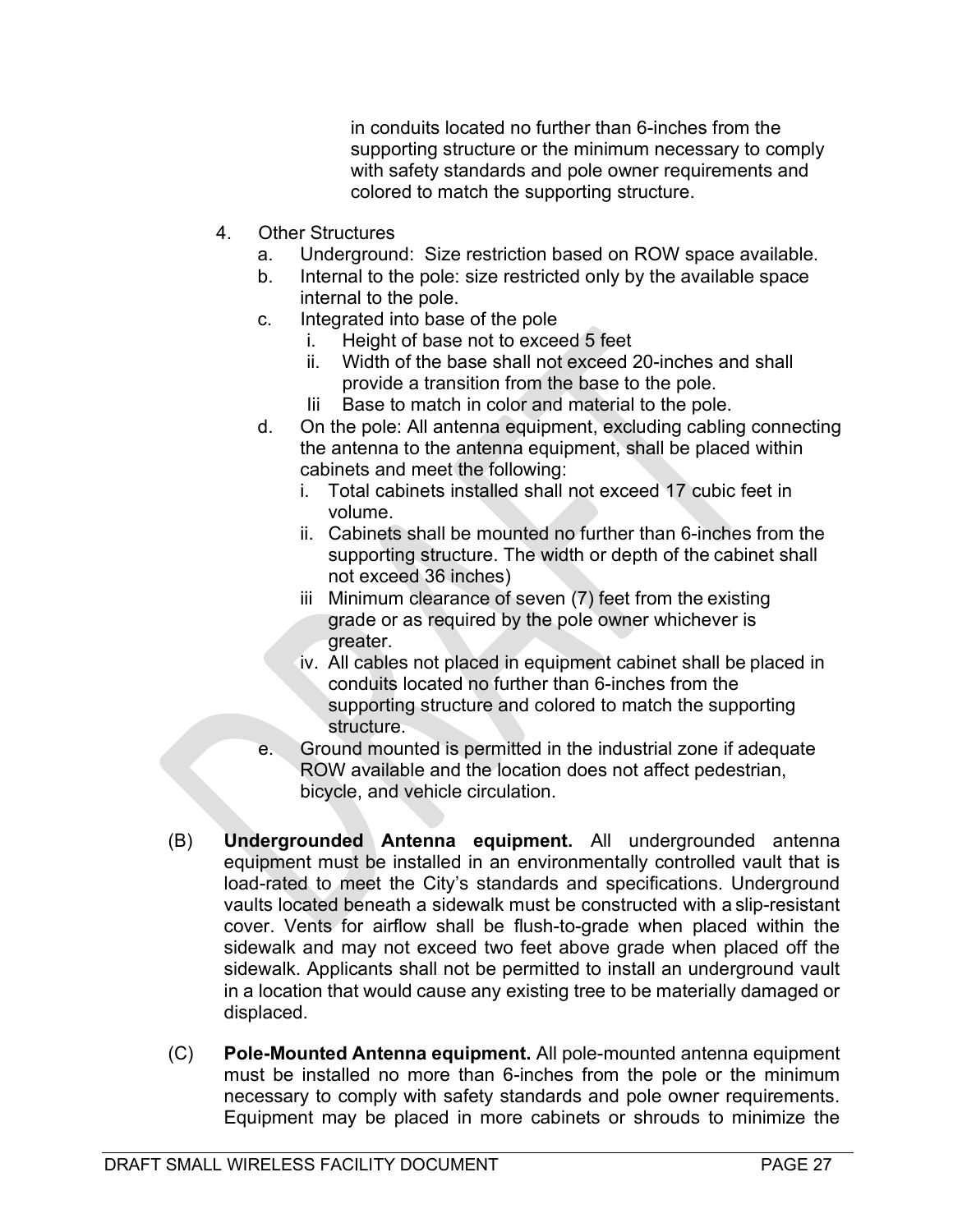overall visual profile if the total maximum size allowed per pole is not exceeded and provided that the disconnect switch or other equipment for which access is needed for safety purposes, need not be enclosed. If any applicable health and safety regulations require a greater distance between the pole and antenna equipment, the maximum offset permitted between the antenna equipment and the pole shall be the minimum offset required by such regulations. Documentation shall be provided identifying the additional offset. All pole-mounted equipment and required or permitted signage must be placed and oriented away from adjacent sidewalks and structures. Pole-mounted equipment may be installed behind street, traffic or other signs to the extent that the installation complies with applicable public health and safety regulations. All cables, wires and other connectors must be routed through conduits within the pole, and all conduit attachments, cables, wires and other connectors must be concealed from public view. To the extent that cables, wires and other connectors cannot be routed through the pole, applicants shall route them through a single external conduit or shroud that has been finished to match or be compatible with the underlying support structure.

- (D) Base-Mounted Antenna equipment. All base-mounted antenna equipment must be installed within a shroud, enclosure or pedestal integrated into the base of the support structure. All cables, wires and other connectors routed between the antenna and base-mounted equipment must be concealed from public view.
- (E) Ground-Mounted Antenna equipment. On collector roads, neighborhood routes and local roads, the City prefers ground-mounted antenna equipment to be concealed as follows: (i) within a landscaped parkway, median or similar location, behind or among new/existing landscape features and painted or wrapped in flat natural colors to blend with the landscape features; and (ii) if landscaping concealment is not technically feasible, disguised as other street furniture adjacent to the support structure, such as, for example, mailboxes, benches, trash cans and information kiosks. On arterial roads outside underground districts, proposed ground-mounted antenna equipment should be completely shrouded or placed in a cabinet substantially similar in appearance to existing ground-mounted antenna equipment cabinets. To promote and protect public health and safety and prevent potential hazards hidden behind large equipment cabinets, no individual ground-mounted antenna equipment cabinet may exceed 4.5 feet in height or 2.5 feet in width. Ground-mounted and base-mounted equipment cabinets shall not have any horizontal flat surfaces greater than 1.5 square inches to prevent litter or other objects left on such surfaces.
- (F) Antenna equipment Volume. All antenna equipment associated with a small wireless facility installed above ground level or mounted to a pole shall not cumulatively exceed: (i) nine (9) cubic feet in volume if installed in a residential district; or (ii) 17 cubic feet in volume if installed in a non-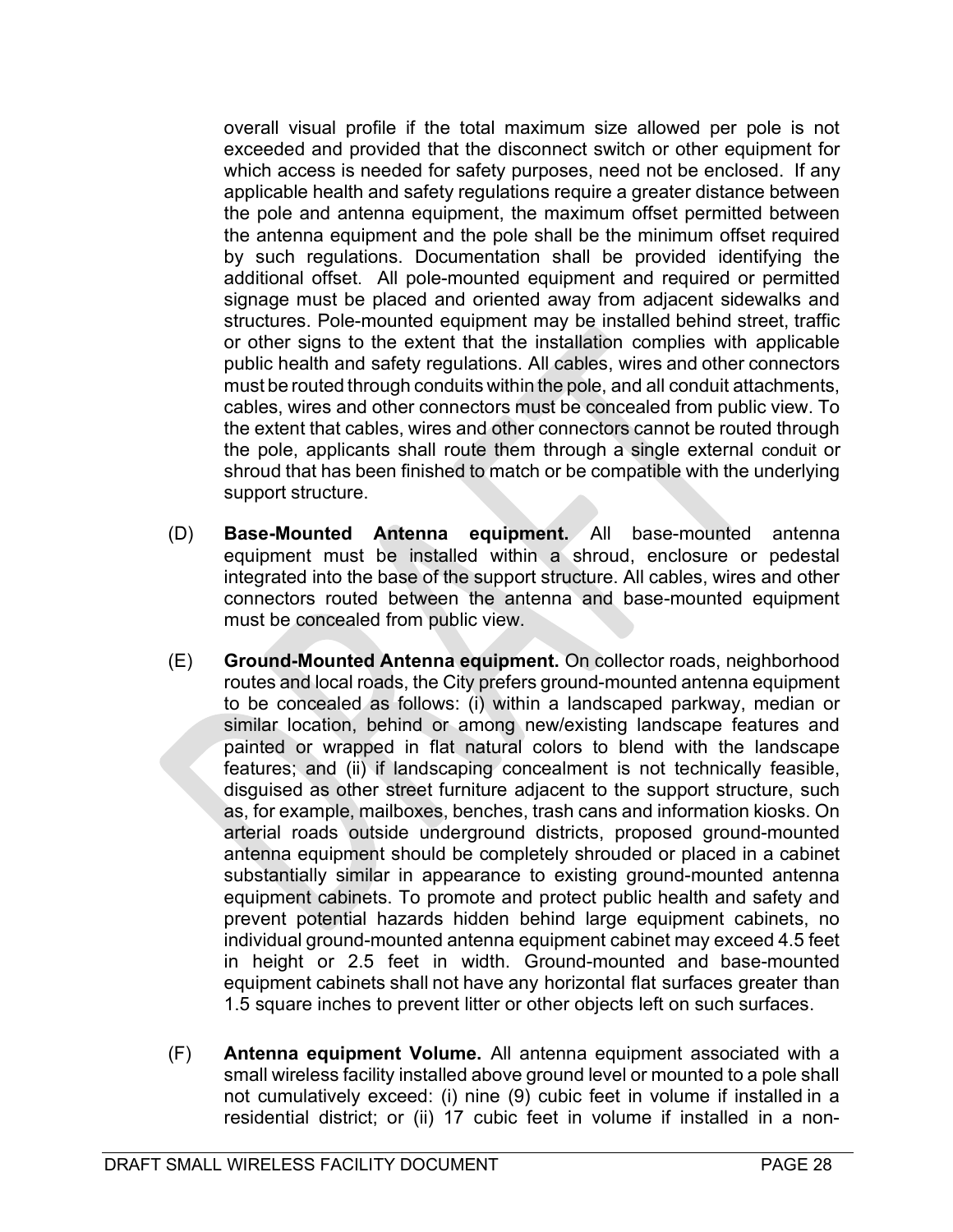residential district. The volume calculation shall include any shroud, cabinet or other concealment device used in connection with the non-antenna equipment. The volume calculation shall not include any equipment or other improvements placed underground.

### (4) Small Cell Facility Pole Types

- (A) Pole installations are based on the following pole types, preferences ordered from most preferred to least preferred:
- (B) Streetlights. Installation of a small wireless facilities on an existing streetlight must remove and replace the existing streetlight with one substantially similar to the City's standards and specifications but designed to accommodate wireless antennas and antenna equipment. The design shall include the following:
	- 1. The maximum diameter of the pole to support the light fixture and small cell facility shall be 16-inches.
	- 2. Maximum height of the SWF shall not exceed six feet above the existing pole not to exceed meet the maximum height of 40 feet.
	- 3. Antennas must be installed above the pole within a single, canister style shroud or radome that tapers to the pole, placed internal to the pole or recessed into the pole.
	- 4. Unless internal to the pole the antenna or antennal enclosure and associated fixture shall be colored to match or be compatible with the pole.
	- 5. Streetlights within line of-sight of other streetlights must be a common configuration/design and similar material or as approved by the Director.
	- 6. Include a luminaire at substantially the same height and distance from the pole as the luminaire on the removed pole. If the luminaire is significantly relocated, a lighting plan shall be provided showing City standards are met.
	- 7. The pole is to be designed to break away in the event of a collision. If determined by the City Engineer the street classification and the location of the pole within the ROW are such that the breakaway design is not warranted, the request is exempt from this standard.
- (C) Wood Utility Poles. Applicants that propose to install small wireless facilities on an existing/replacement wood utility pole must meet the following requirements:
	- 1. Antennas shall be placed above the pole unless the applicant demonstrates that mounting the antennas above the pole would be technically infeasible as supported by substantial evidence in the written record.
	- 2. All cables, wires and other connectors must be concealed within a sleeve covering the side-arm mount or extension arm or conduit to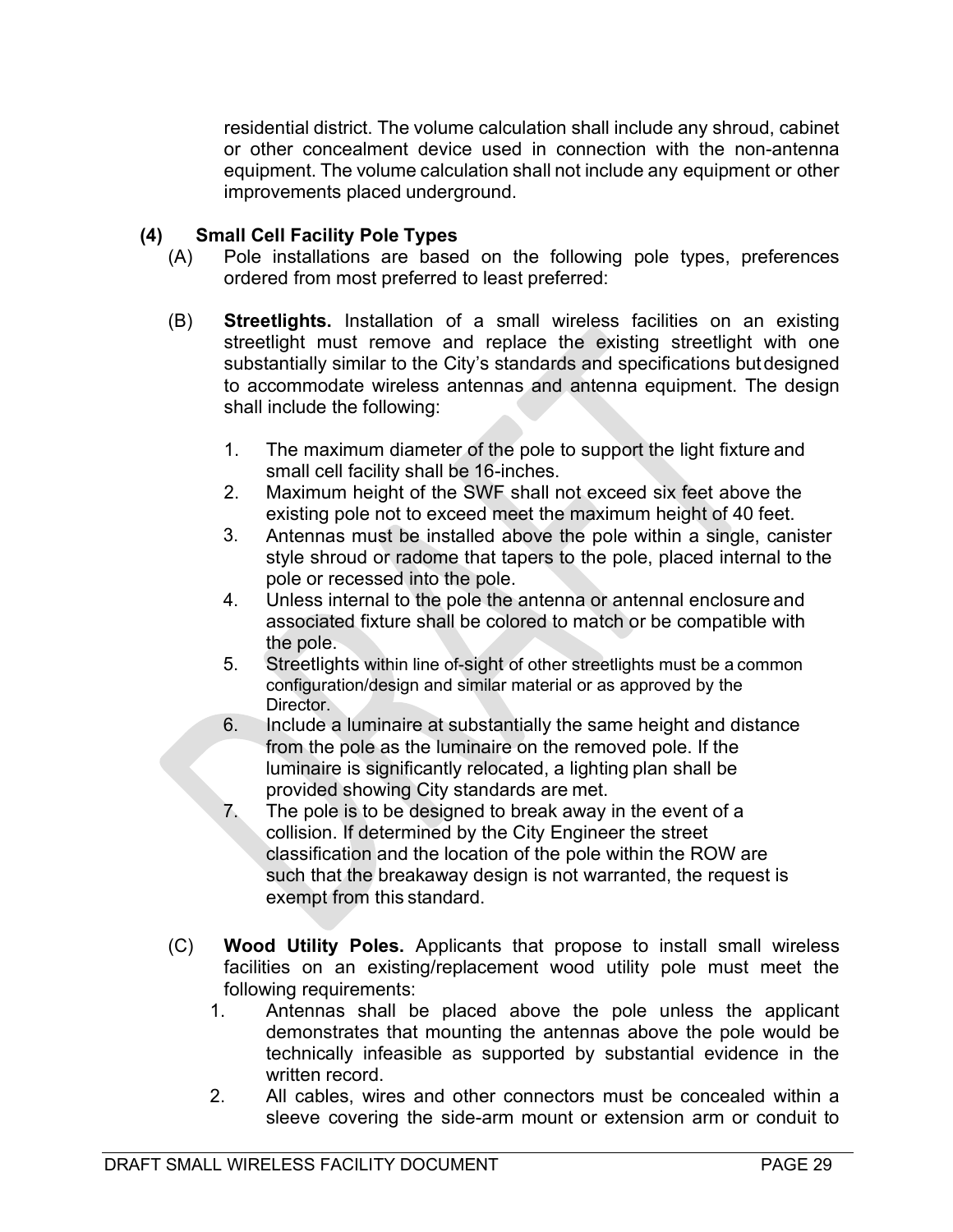match the existing pole color.

- $\frac{3}{2}$  Pole may be replaced with a taller pole provided the replacement pole does not exceed 40 feet or 10 percent taller than the existing pole whichever is greater. Exceptions to this height restriction require documentation from the pole owner showing the additional height is required for safety regulations and/or practices. . .
- (D) New, Non-Replacement Poles. Applicants that propose to install small wireless facilities on a new, non-replacement pole must install a new streetlight substantially similar to the City's standards and specifications but designed to accommodate wireless antennas and antenna equipment located immediately adjacent to the proposed location. If there are no existing streetlights in the immediate vicinity or the addition of a new streetlight is determined by the City as not a feasible location, the applicant may install a metal or composite pole capable of concealing all the antenna equipment either within the pole or within an integrated enclosure located at the base of the pole. The pole diameter shall not exceed twenty-four (24) inches. All antennas, whether on a new streetlight or other new pole, must be installed above the pole within a single, canister style shroud or radome, or internal to the pole.
	- 1. Maximum pole diameter: 24-inches
	- 2. Height compatible to streetlights or other utility poles in close proximity not to exceed 40 feet.
	- 3. New pole (wireless facility only) the location shall be a minimum of 500 feet from an existing pole (including streetlights and utility poles).
	- 4. Poles within line of-sight of other streetlights or utility poles must be a common configuration/ design and similar material or as approved by the City Engineer with the following preference: 1) Streetlight 2) Utility poles.
- (5) Encroachments over Private Property. Small wireless facilities may not encroach onto or over any private or other property outside the public rights-ofway without the owner's express written consent.
- (6) Obstructions; Public Safety. Small wireless facilities and any associated equipment or improvements shall not physically interfere with or impede access to any: (A) worker access to any above-ground or underground infrastructure for traffic control, streetlight or public transportation, including without limitation any curb control sign, parking meter, vehicular traffic sign or signal, pedestrian traffic sign or signal, barricade reflectors; (B) access to any public transportation vehicles, shelters, street furniture or other improvements at any public transportation stop; (C) worker access to above-ground or underground infrastructure owned or operated by any public or private utility agency; (D) fire hydrant or water valve; (E) access to any doors, gates, sidewalk doors, passage doors, stoops or other ingress and egress points to any building appurtenant to the rights-of-way; or (F) access to any fire escape.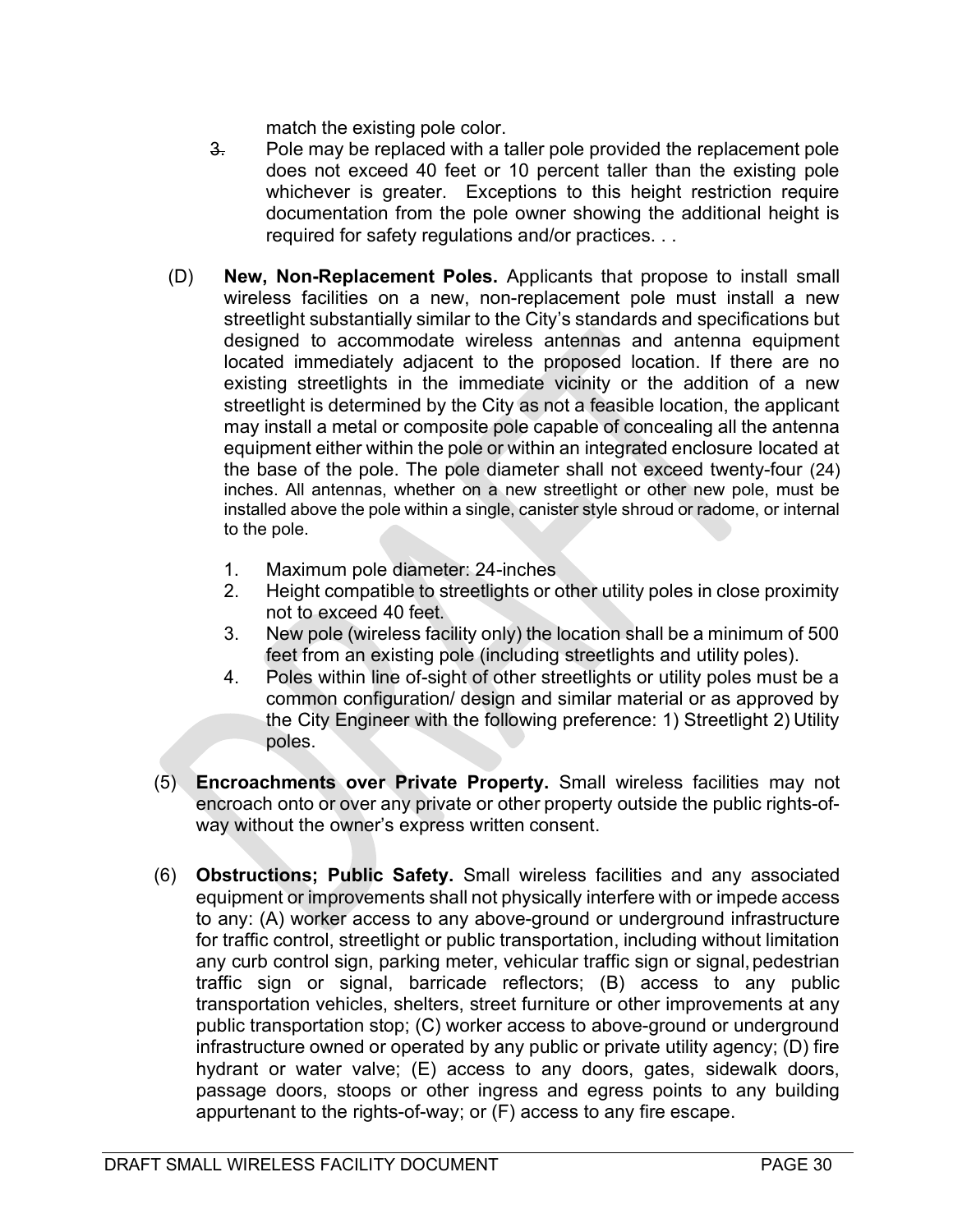- (7) Utility Connections. All cables and connectors for telephone, data backhaul, primary electric and other similar utilities must be routed underground in conduits large enough to accommodate future collocated wireless facilities. Undergrounded cables and wires must transition directly into the pole base without any external doghouse. All cables, wires and connectors between the underground conduits and the antennas and other antenna equipment shall be routed and concealed from view within: (A) internal risers or conduits if on a concrete, composite or similar pole; or (B) a cable shroud or conduits mounted as flush to the pole as possible if on a wood pole or other pole without internal cable space. The approval authority shall not approve new overhead utility lines or service drops merely because compliance with the undergrounding requirements would increase the project cost.
- (8) Spools and Coils. To reduce clutter and deter vandalism, excess fiber optic or coaxial cables shall not be spooled, coiled or otherwise stored on the pole outside equipment cabinets or shrouds.
- (9) Electric Meters. Small wireless facilities shall use flat-rate electric service or other method that obviates the need for a separate above-grade electric meter. If flat-rate service is not available, applicants may install a shrouded smart meter. or another type of meter acceptable to the City. The approval authority shall not approve a separate ground-mounted electric meter pedestal.
- (10) Street Trees. To preserve existing landscaping in the public rights-of-way, all work performed in connection with small wireless facilities shall not cause any street trees to be damaged or displaced. If any street trees are damaged or displaced, the applicant shall be responsible, at its sole cost and expense, to plant and maintain replacement trees at the site for the duration of the permit term.
- (11) Existing Conduit or Circuits. Access to any conduit or circuits owned by the City is prohibited to protect the City's infrastructure, prevent interference with the City's municipal functions and protect public health and safety.

## (c) Small Wireless Facilities On Private Property.

- (1) For SWF installed on streetlights, utility poles, parking lot lights, or single use poles, the standards in Section 2.7.b applies.
- (2) For SWF installation on all other structures, including but not limited to buildings and water towers the following standards apply:
	- (A) Overall Height. Small wireless facilities on private property shall be the minimum height needed to achieve the network objective may not exceed the applicable height limit for structures in the applicable zoning district or overlay zone.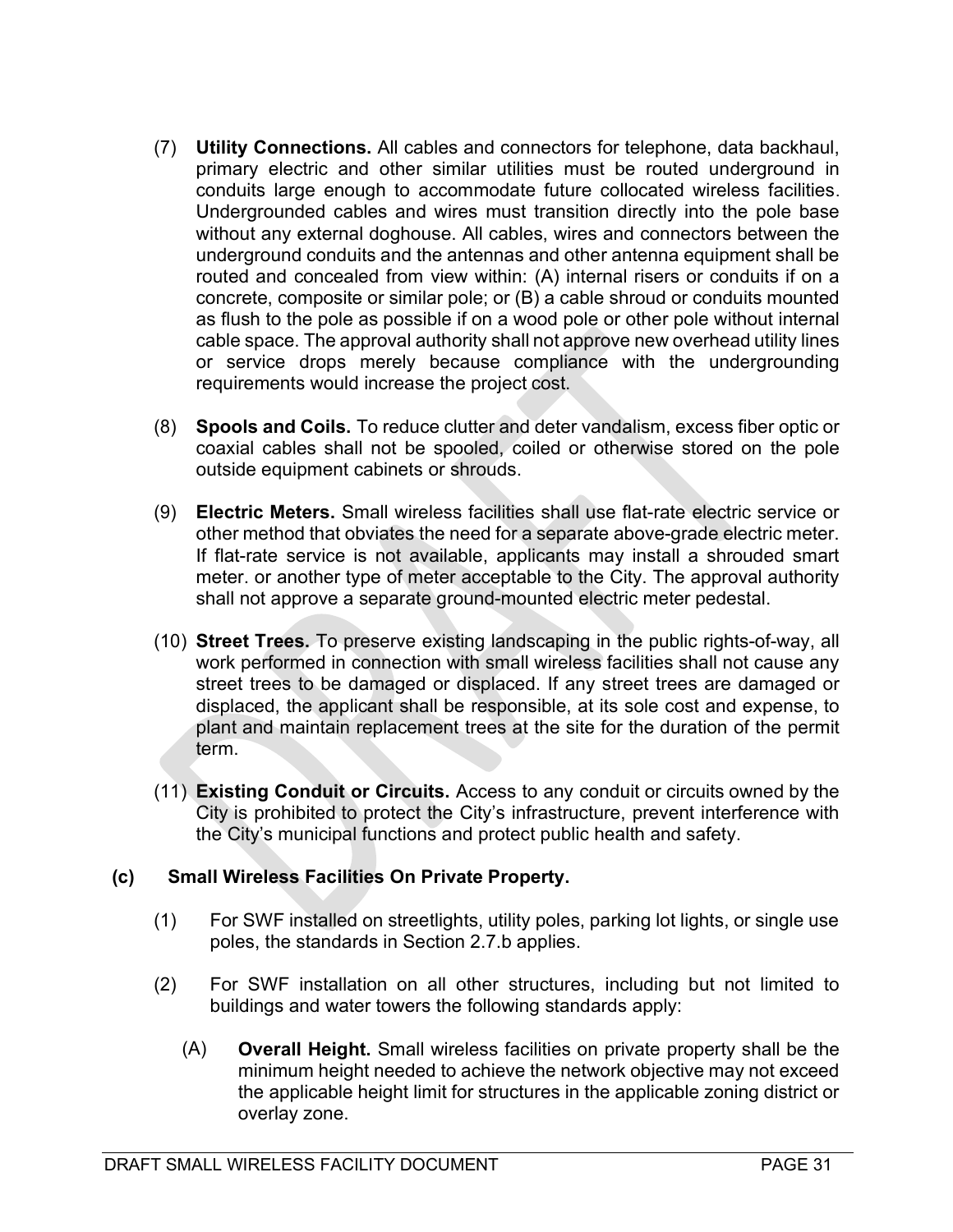- (B) Setbacks. Small wireless facilities on private property may not encroach into any applicable setback for structures in the subject zoning district.
- (C) Parking; Access. Any equipment or improvements constructed or installed in connection with any small wireless facilities must not reduce any parking spaces below the minimum requirement for the subject property. Whenever feasible, small wireless facilities must use existing parking and access rather than construct new parking or access improvements. Any new parking or access improvements must be the minimum size necessary to reasonably accommodate the proposed use.
- (D) Towers, Poles and Other Freestanding Small Wireless Facilities. All new towers, poles or other freestanding structures that support small wireless facilities must be made from a metal or composite material capable of concealing all the accessory equipment, including cables, mounting brackets, radios, and utilities, either within the support structure or within an integrated enclosure located at the base of the support structure. All antennas must be installed above the pole in a single, canister-style shroud or radome or placed internal to the new tower, pole, or freestanding structure. The support structure and all transmission equipment must be painted with flat/neutral colors that match the support structure. The pole height shall not forty (40) feet. The pole diameter shall not exceed twenty four (24) inches.

## (E) Building-Mounted Small Wireless Facilities.

- i. Preferred Concealment Techniques. All applicants must propose new non-tower small wireless facilities that are completely concealed and architecturally integrated into the existing facade or rooftop features with no visible impacts from any publicly accessible areas at ground level (examples include, but are not limited to, antennas behind existing parapet walls or facades replaced with RFtransparent material and finished to mimic the replaced materials). Alternatively, if the applicant demonstrates with substantial evidence that integration with existing features is technically infeasible, the applicant may propose completely concealed new structures or appurtenances designed to mimic the support structure's original architecture and proportions (examples include, but are not limited to, steeples and chimneys).
- ii. Facade-Mounted Equipment. When small wireless facilities cannot be placed behind existing parapet walls or other existing screening elements, the approval authority may approve facade-mounted equipment in accordance with this Section 2.7(c)(6)(B). All facademounted equipment must be concealed behind screen walls and mounted flush to the facade. The approval authority may not approve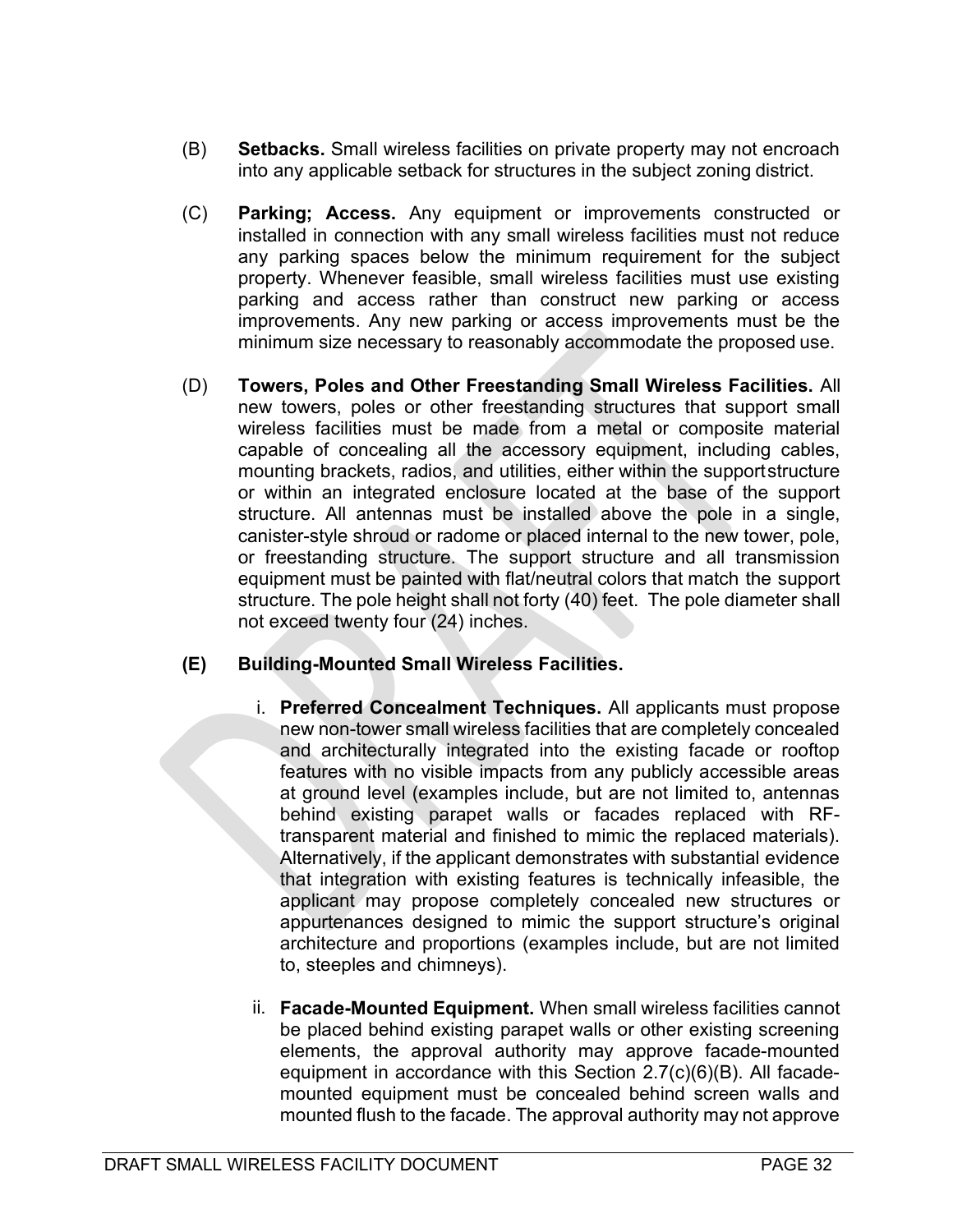"pop-out" screen boxes. Except in industrial zones, the approval authority may not approve any exposed facade-mounted antennas, including but not limited to exposed antennas painted to match the facade.

- (F) Lighting. Antennas and antenna equipment shall not be illuminated except as required by municipal, federal or state authority, provided this shall not preclude deployment on new or replacement streetlights or parking lot lights.
- (c) Strand Mounted Equipment: Strand mounted small wireless facilities are permitted subject to the following criteria:
	- (A) Each strand mounted antenna shall not exceed 3 cubic feet in volume.
	- (B) Only 2 strand mounted antennas are permitted between any two existing poles.
	- (C) Strand mounted devices shall be placed as closed as possible to the nearest pole and in no event more than five feet from the pole unless a greater distance is required by the pole owner.
	- (D) No strand mounted device will be located in or above the portion of the roadway open to vehicular traffic.
	- (E) Strand mounted devices must be installed with the minimum excess exterior cabling or wires (other than original stand) to meet the technological needs of the facility.

#### (d) Pre-Approved Designs.

- (1) Purpose. To expedite the review process and encourage collaborative designs among applicants and the City, the City Council authorizes the approval authority to designate one or more pre-approved designs for small wireless facilities and other infrastructure deployments. This subsection (d) sets out the process to establish or repeal a pre-approved design and the expedited review procedures and findings applicable to these applications.
- (2) Adoption. The approval authority may, in the approval authority's discretion, establish a pre-approved design when the approval authority finds that a proposed pre-approved design exceeds the design standards in this Policy. The approval authority shall post a public notice posted at City Hall, with the City Clerk and in a newspaper of general circulation within the City. The notice must generally describe the pre-approved design, include a photograph or photo simulation, specify whether the pre-approved design would be limited or restricted in any districts and contain a reference to the appeal procedure. The pre-approved design shall become effective 15 days from the notice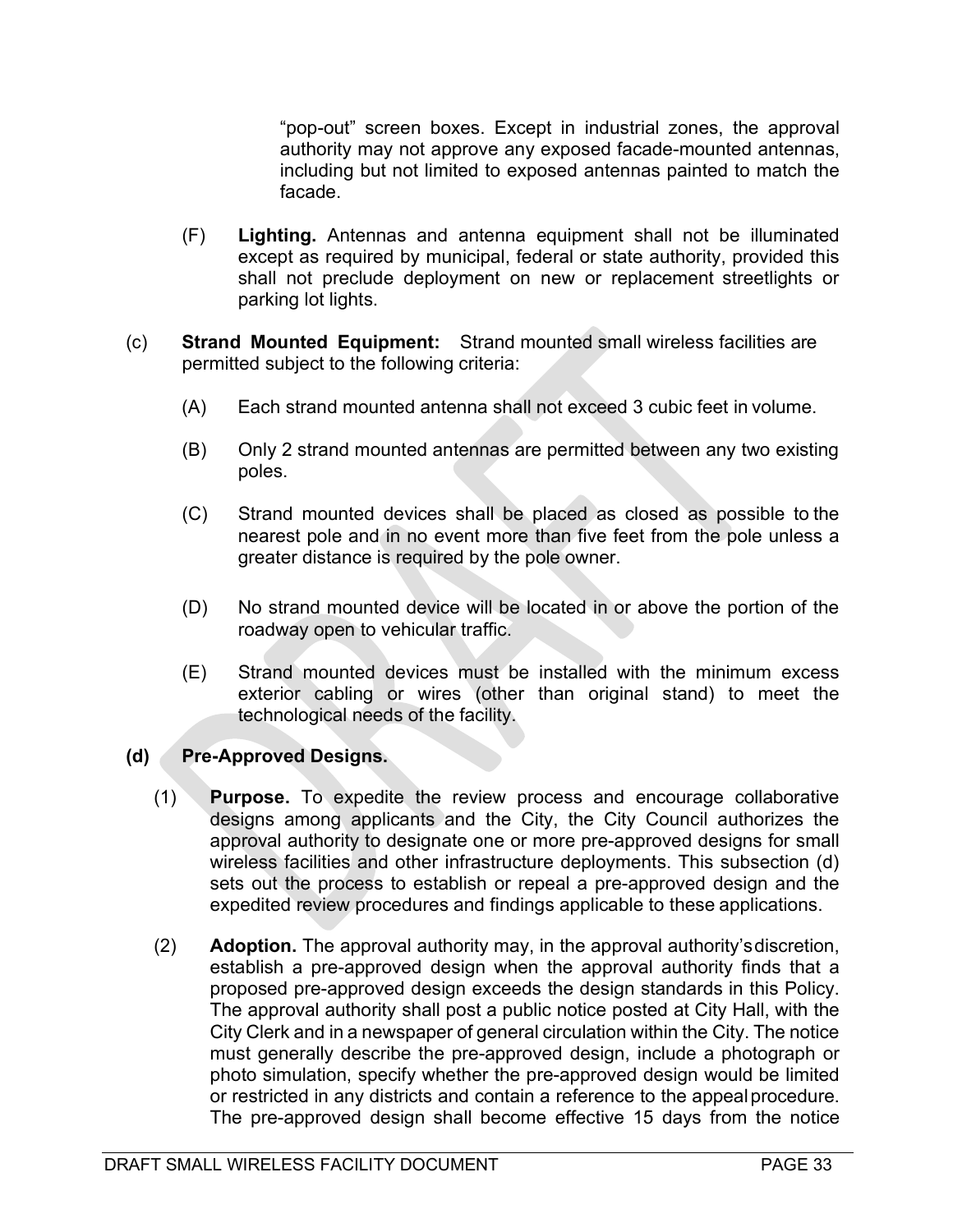required in this subsection. A decision by the approval authority not to adopt a proposed pre-approved design or the approval authority's failure to act on a request for a proposed pre-approved design is not appealable.

- (3) Repeal. The approval authority may repeal any pre-approved design by written notice posted at City Hall. The repeal shall be immediately effective. The approval authority's repeal, refusal to repeal or failure to act on a request to repeal a pre-approved design is not appealable.
- (4) Modified Review Process. In nonresidential districts, applications for a preapproved design shall not be subject to the notice requirements in section 2.4(a) or any potential appeals under section 2.4(f). In residential districts, applications for a pre-approved design shall remain subject to the notice requirements in section 2.4(a) and any potential appeals under section 2.4(f).
- (5) Modified Findings. When an applicant submits a complete application for a pre-approved design, the approval authority shall presume that the findings for approval in sections  $2.4(c)(1)$ ,  $(c)(3)$  and  $(c)(5)$  are satisfied and shall evaluate the application for compliance with the findings for approval in sections 2.4(c)(2), (c)(4), (c)(6) and (c)(7).
- (6) Nondiscrimination. Any applicant may propose to use any pre-approved design whether the applicant initially requested that the approval authority adopt such pre-approved design or not. The approval authority's decision to adopt a pre-approved design expresses no preference or requirement that applicants use the specific vendor or manufacturer that fabricated the design depicted in the pre-approved plans. Any other vendor or manufacturer that fabricates a facility to the standards and specifications in the pre-approved design with like materials, finishes and overall quality shall be acceptable as a pre-approved design.

## SECTION 3 ADJUSTMENT TO STANDARDS

- (a) Preface. The provisions in this Section 3 establish a procedure by which the City may grant an adjustment to the standards in this Policy but only to the extent necessary to avoid conflict with applicable federal or state law. When the applicant requests an adjustment, the approval authority shall consider the findings in Section 3.b in addition to the findings required under Section 2.4.c. Each exception is specific to the facts and circumstances in connection with each application. An exception granted in one instance shall not be deemed to create a presumption or expectation that an exception will be granted in any other instance.
- (b) Required Findings. The approval authority shall not grant any limited exception pursuant to this Section 3 unless the approval authority finds all the following:
	- (1) the applicant has provided the approval authority with a reasonable and clearly defined technical service objective to be achieved by the proposed small wireless facility;